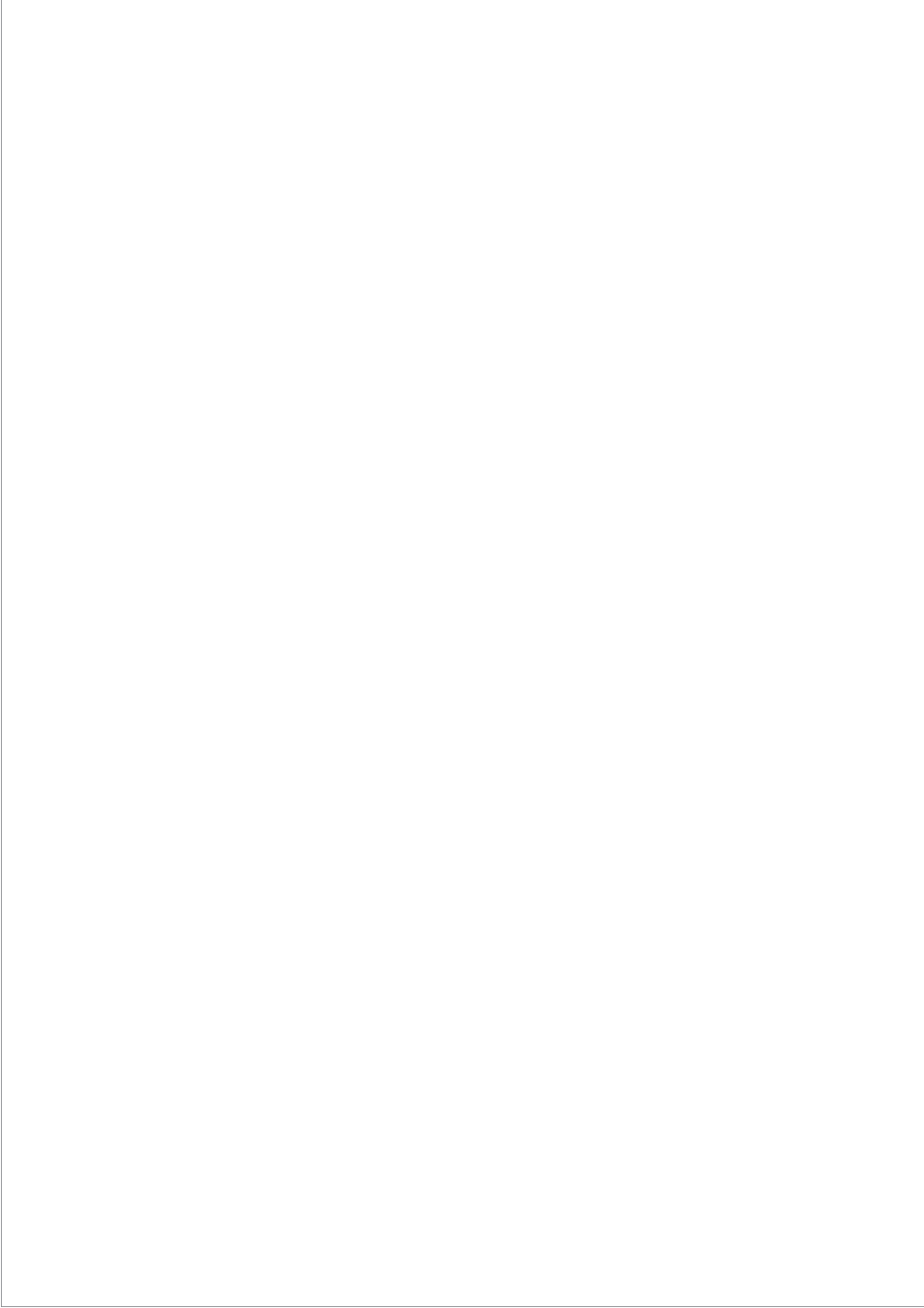

## Planning Policy Statement 7: Sustainable Development in Rural Areas

Planning Policy Statements (PPS) set out the Government's national policies on different aspects of land use planning in England. The policies in this statement apply to the rural areas, including country towns and villages and the wider, largely undeveloped countryside up to the fringes of larger urban areas. **These policies complement, but do not replace or overrule, other national planning policies and should be read in conjunction with other relevant statements of national planning policy.** This PPS replaces Planning Policy Guidance (PPG) Note 7, *The Countryside – Environmental Quality and Economic* and Social Development, published in February 1997.<sup>1</sup>

The policies set out in this PPS will need to be taken into account by regional planning bodies in the preparation of Regional Spatial Strategies, by the Mayor of London in relation to the Spatial Development Strategy in London and by local planning authorities in the preparation of local development documents. They may also be material to decisions on individual planning applications.

<sup>1</sup> However, Annex E to PPG 7 which provides further guidance on permitted development rights for agriculture and forestry, will remain extant, pending completion of a review by the Office of the Deputy Prime Minister of the General Permitted Development Order 1995, and subsequent issue of any updated guidance to replace this annex.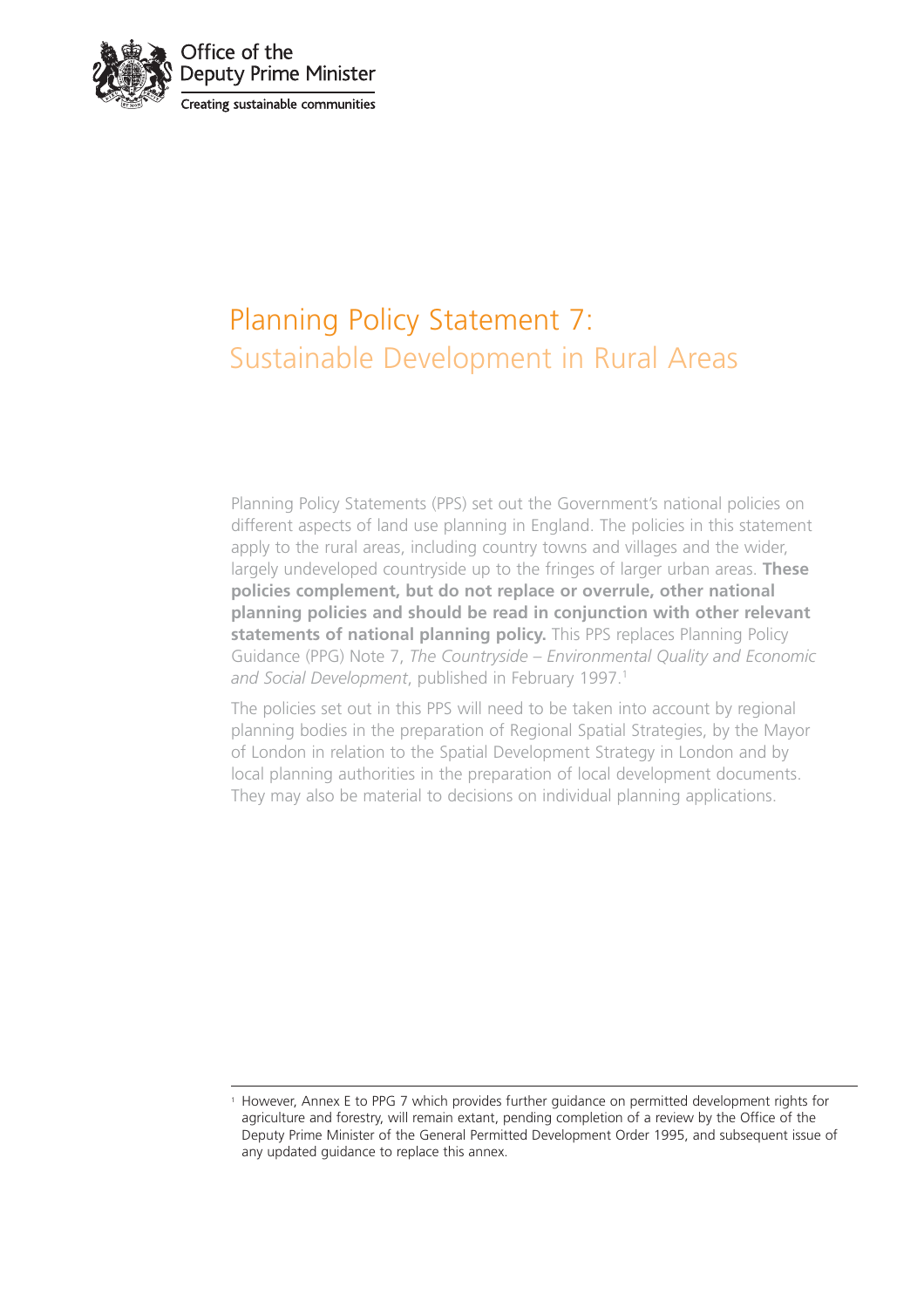© Crown Copyright 2004

Copyright in the typographical arrangement and design and rests with the Crown

Published for the Office of the Deputy Prime Minister, under licence from the Controller of Her Majesty's Stationery Office

This publication excluding logos, may be reproduced free of charge in any format or medium for research, private study or for internal circulation within an organisation. This is subject to it being reproduced accurately and not in a misleading context. The material must be acknowledged as Crown copyright and the title of the publication specified.

For any other use of this material please write to The HMSO Licensing Division, HMSO, St Clements House, 2-16 Colegate, Norwich NR3 1BQ. Fax 01603 723000 or email: licencing@cabinet-office.x.gsi.gov.uk

Printed in the United Kingdom for the Stationery Office

N171770 C25 08/04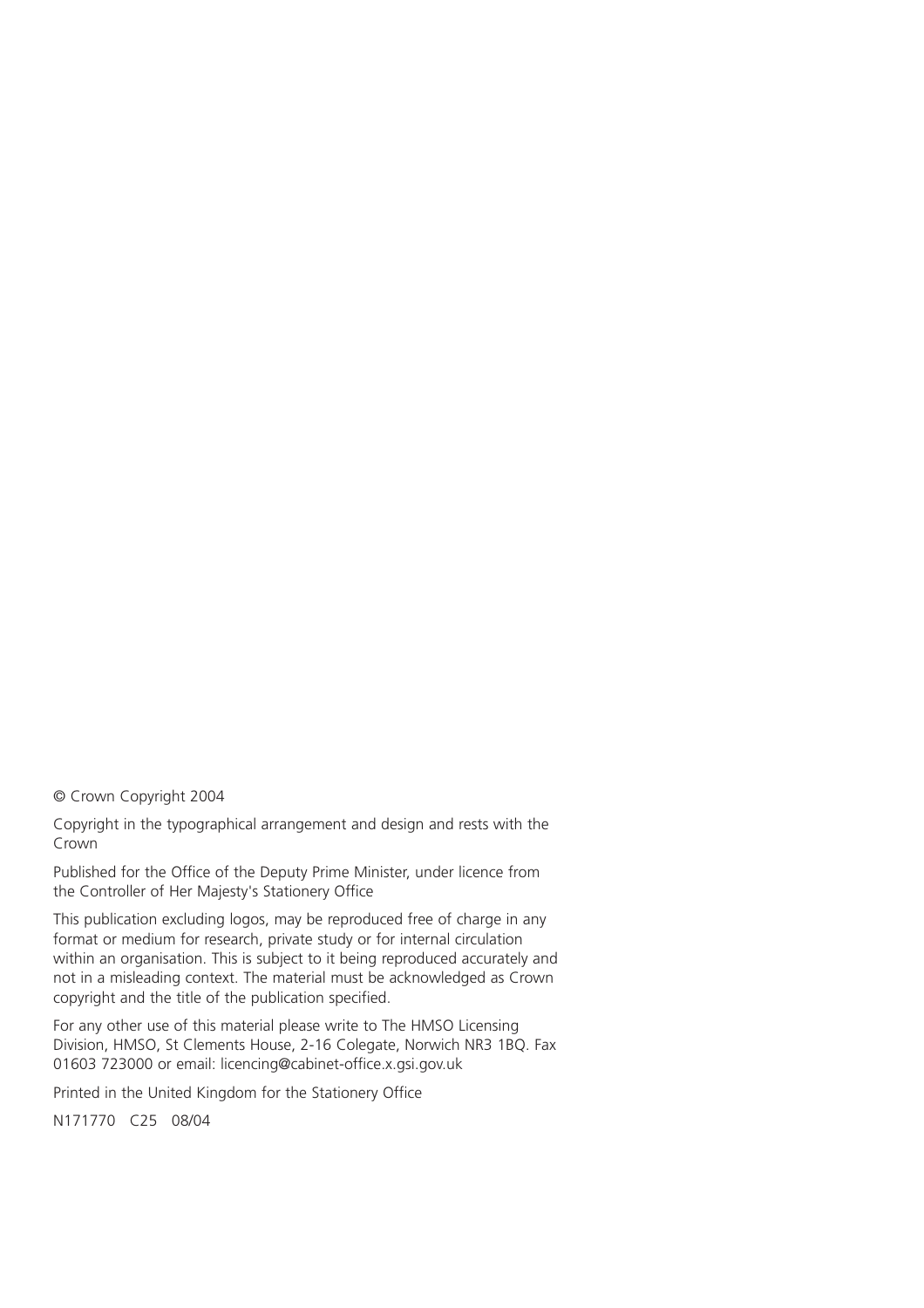## **Contents**

### **The Government's Objectives**

### **National Planning Policies**

| Agriculture, Farm Diversification, Equine-Related Activities and Forestry 15 |  |
|------------------------------------------------------------------------------|--|
|                                                                              |  |
|                                                                              |  |

### **Annex A**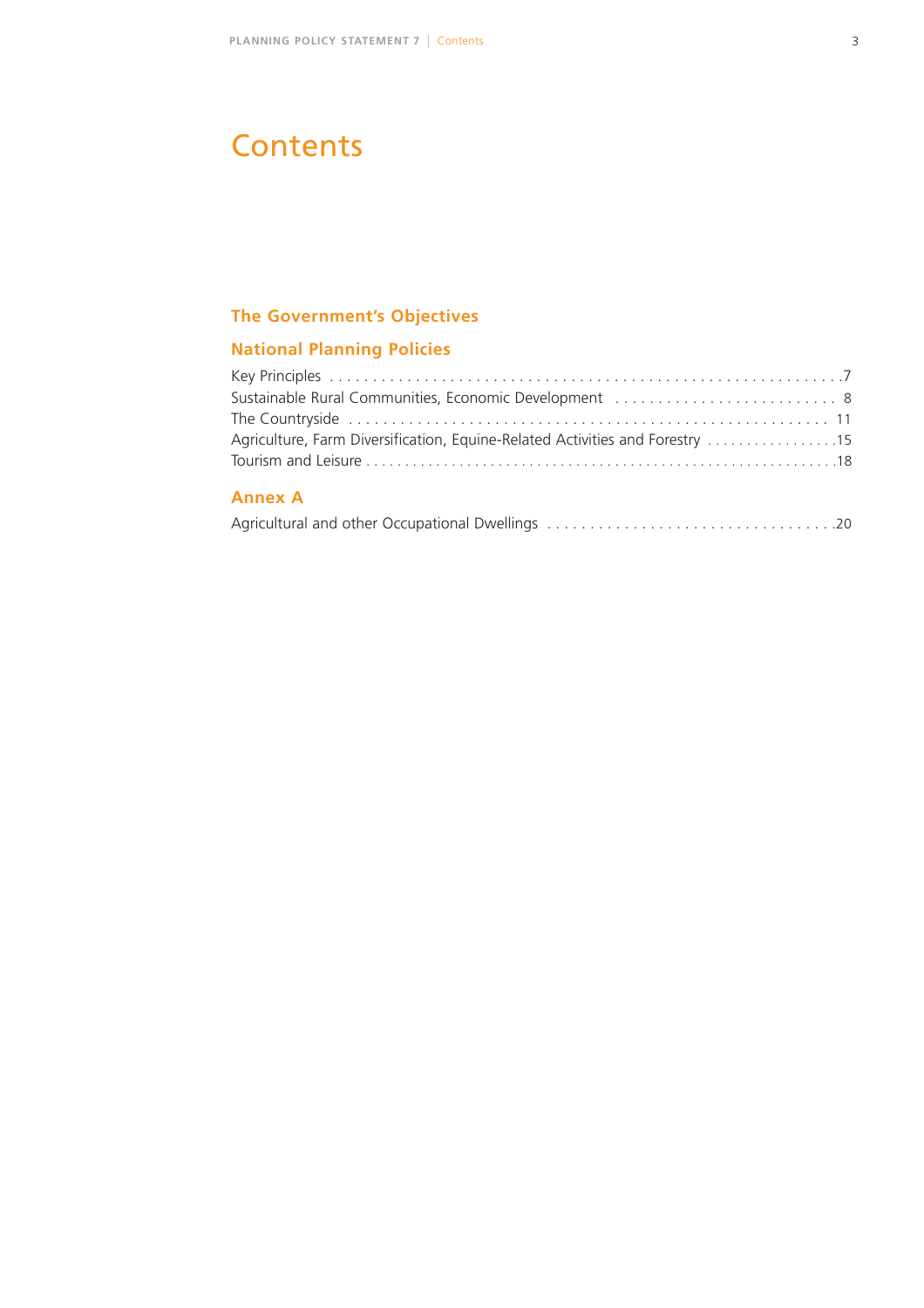# 1 Sustainable Development in Rural Areas

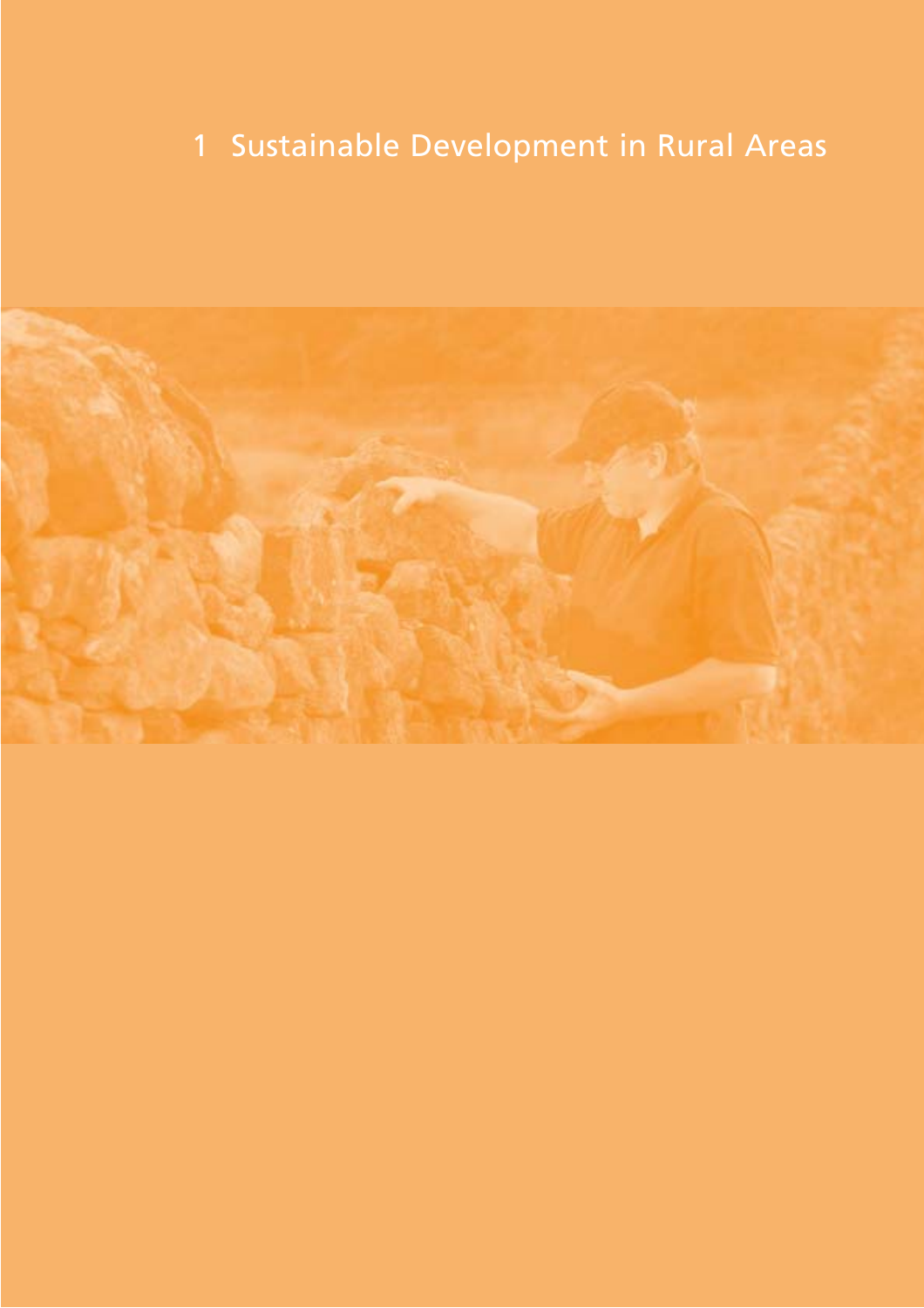## The Government's Objectives

The Government's objectives for rural areas that are relevant to this Planning Policy Statement (PPS) are:

- **(i) To raise the quality of life and the environment in rural areas through the promotion of:**
	- thriving, inclusive and sustainable rural communities, ensuring people have decent places to live by improving the quality and sustainability of local environments and neighbourhoods;
	- sustainable economic growth and diversification;
	- good quality, sustainable development that respects and, where possible, enhances local distinctiveness and the intrinsic qualities of the countryside; and
	- continued protection of the open countryside for the benefit of all, with the highest level of protection for our most valued landscapes and environmental resources.
- **(ii) To promote more sustainable patterns of development:**
	- focusing most development in, or next to, existing towns and villages;
	- preventing urban sprawl;
	- discouraging the development of 'greenfield' land, and, where such land must be used, ensuring it is not used wastefully;
	- promoting a range of uses to maximise the potential benefits of the countryside fringing urban areas; and
	- providing appropriate leisure opportunities to enable urban and rural dwellers to enjoy the wider countryside.
- **(iii) Promoting the development of the English regions by improving their economic performance so that all are able to reach their full potential** – by developing competitive, diverse and thriving rural enterprise that provides a range of jobs and underpins strong economies.
- **(iv) To promote sustainable, diverse and adaptable agriculture sectors** where farming achieves high environmental standards, minimising impact on natural resources, and manages valued landscapes and biodiversity; contributes both directly and indirectly to rural economic diversity; is itself competitive and profitable; and provides high quality products that the public wants.

Planning authorities have an important role to play in delivering the Government's objectives for rural areas, through their operation of the planning system and the application of the policies set out in this and other PPS and Planning Policy Guidance Notes.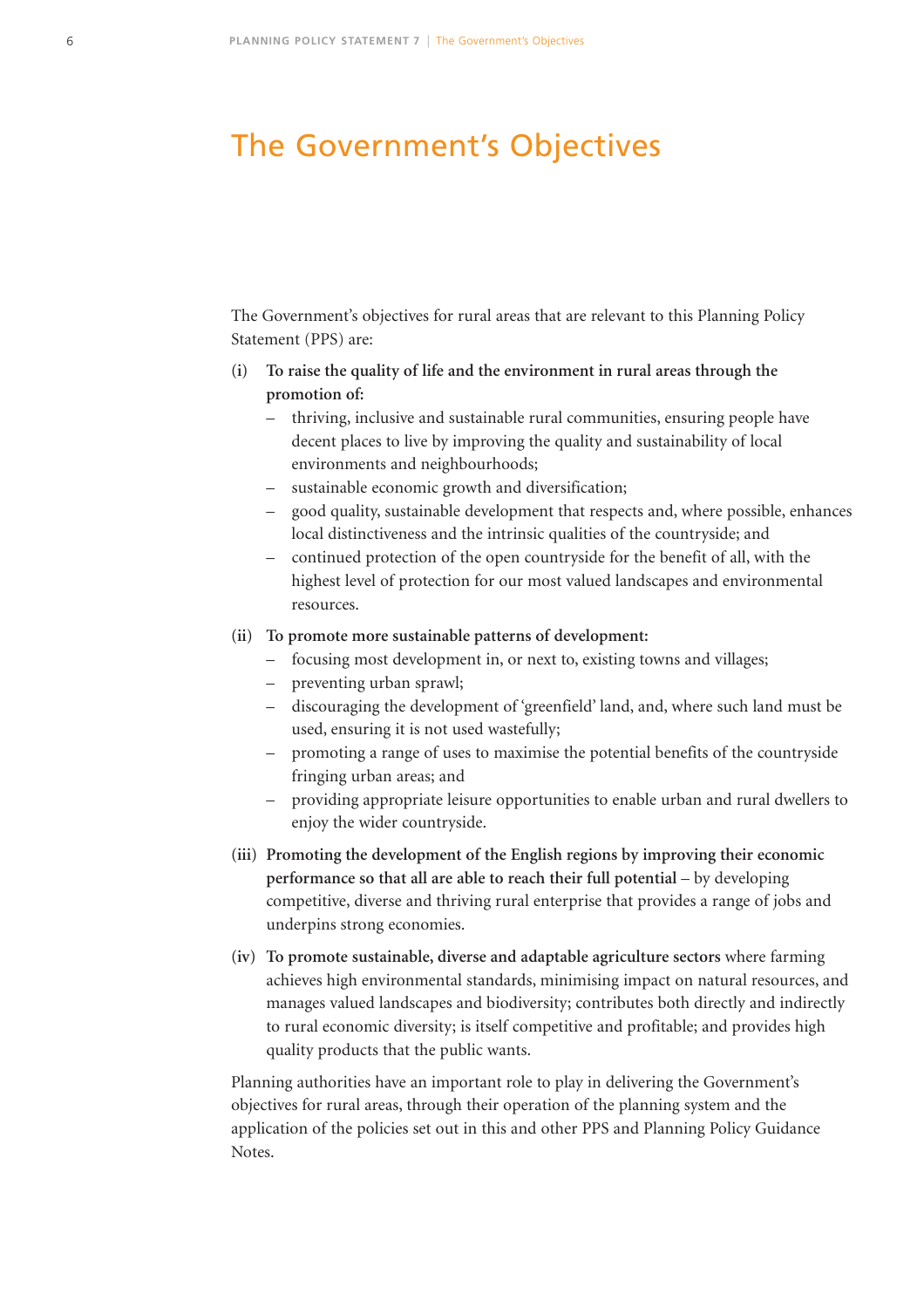## National Planning Policies

## **KEY PRINCIPLES**

- 1. Sustainable development is the core principle underpinning land use planning. **The following key principles should be applied in combination with all the policies set out in this PPS:**
	- (i) Decisions on development proposals should be based on sustainable development principles, ensuring an integrated approach to the consideration of:
		- social inclusion, recognising the needs of everyone;
		- effective protection and enhancement of the environment;
		- prudent use of natural resources; and
		- maintaining high and stable levels of economic growth and employment.

The approach to planning for sustainable development is set out in more detail in Planning Policy Statement 1 (PPS1).

- (ii) Good quality, carefully-sited accessible development within existing towns and villages should be allowed where it benefits the local economy and/or community (e.g. affordable housing for identified local needs); maintains or enhances the local environment; and does not conflict with other planning policies.
- (iii) Accessibility should be a key consideration in all development decisions. Most developments which are likely to generate large numbers of trips should be located in or next to towns or other service centres that are accessible by public transport, walking and cycling, in line with the policies set out in PPG13, *Transport*. Decisions on the location of other developments in rural areas should, where possible, give people the greatest opportunity to access them by public transport, walking and cycling, consistent with achieving the primary purpose of the development.
- (iv) New building development in the open countryside away from existing settlements, or outside areas allocated for development in development plans, should be strictly controlled; the Government's overall aim is to protect the countryside for the sake of its intrinsic character and beauty, the diversity of its landscapes, heritage and wildlife, the wealth of its natural resources and so it may be enjoyed by all.
- (v) Priority should be given to the re-use of previously-developed ('brownfield') sites in preference to the development of greenfield sites, except in cases where there are no brownfield sites available, or these brownfield sites perform so poorly in terms of sustainability considerations (for example, in their remoteness from settlements and services) in comparison with greenfield sites.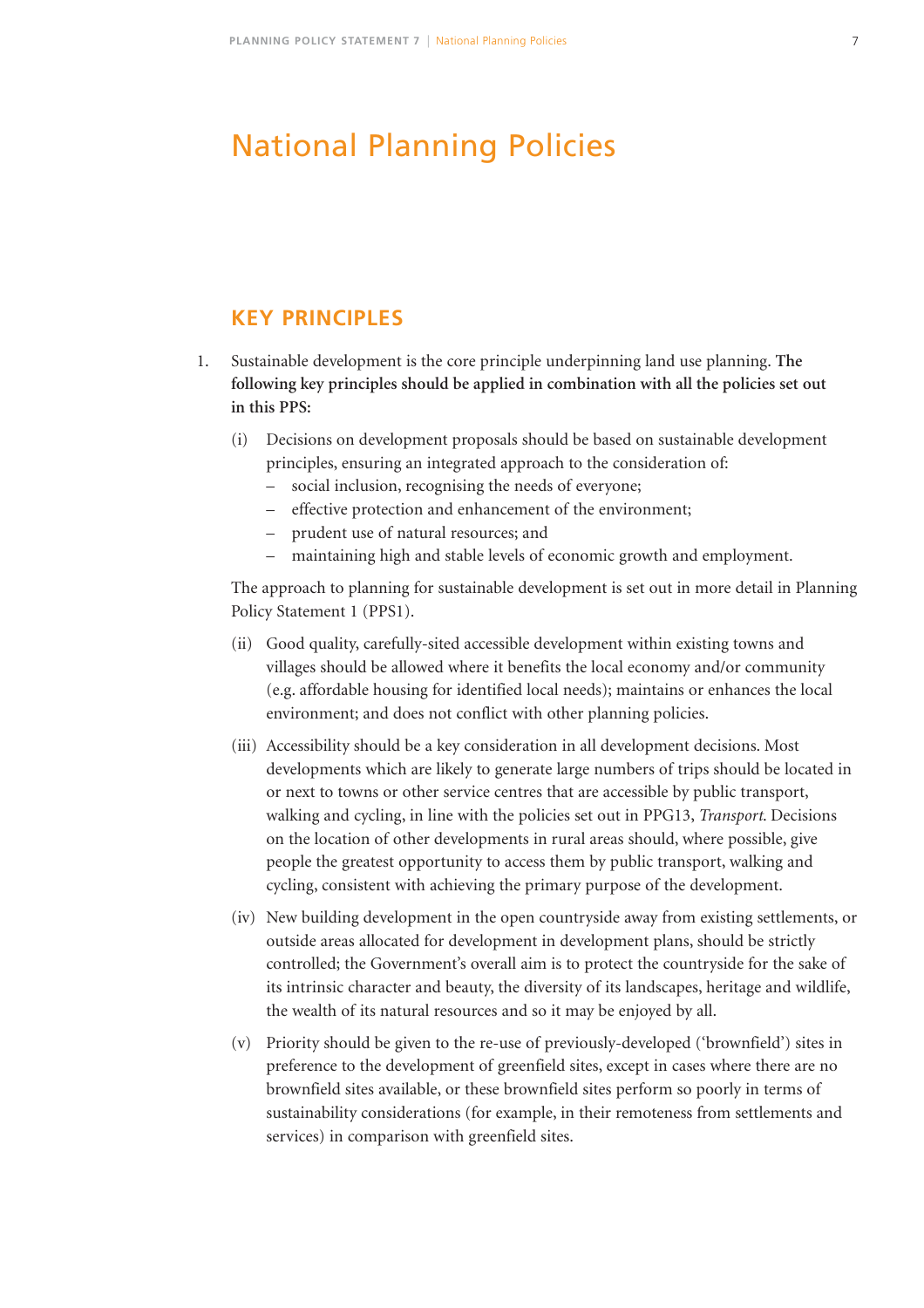(vi) All development in rural areas should be well designed and inclusive, in keeping and scale with its location, and sensitive to the character of the countryside and local distinctiveness.

## **SUSTAINABLE RURAL COMMUNITIES, ECONOMIC DEVELOPMENT AND SERVICES**

2. Planning policies in Regional Spatial Strategies (RSS) and Local Development Documents (LDDs) should facilitate and promote sustainable patterns of development and sustainable communities in rural areas. This should include policies to sustain, enhance and, where appropriate, revitalise country towns and villages (including through the provision of affordable housing) and for strong, diverse, economic activity, whilst maintaining local character and a high quality environment. To ensure these policies are relevant and effective, local planning authorities should be aware of the circumstances, needs and priorities of the rural communities and businesses in their area, and of the interdependence between urban and rural areas. Where there is a lack of up to date, robust information, local authorities should consider commissioning surveys and assessments of rural economic and social conditions and needs, including local housing needs.

#### **Location of development**

- 3. Away from larger urban areas, planning authorities should focus most new development in or near to local service centres where employment, housing (including affordable housing), services and other facilities can be provided close together. This should help to ensure these facilities are served by public transport and provide improved opportunities for access by walking and cycling. These centres (which might be a country town, a single large village or a group of villages) should be identified in the development plan as the preferred location for such development.
- 4. Planning authorities should set out in LDDs their policies for allowing some limited development in, or next to, rural settlements that are not designated as local service centres, in order to meet local business and community needs and to maintain the vitality of these communities. In particular, authorities should be supportive of small-scale development of this nature where it provides the most sustainable option in villages that are remote from, and have poor public transport links with, service centres.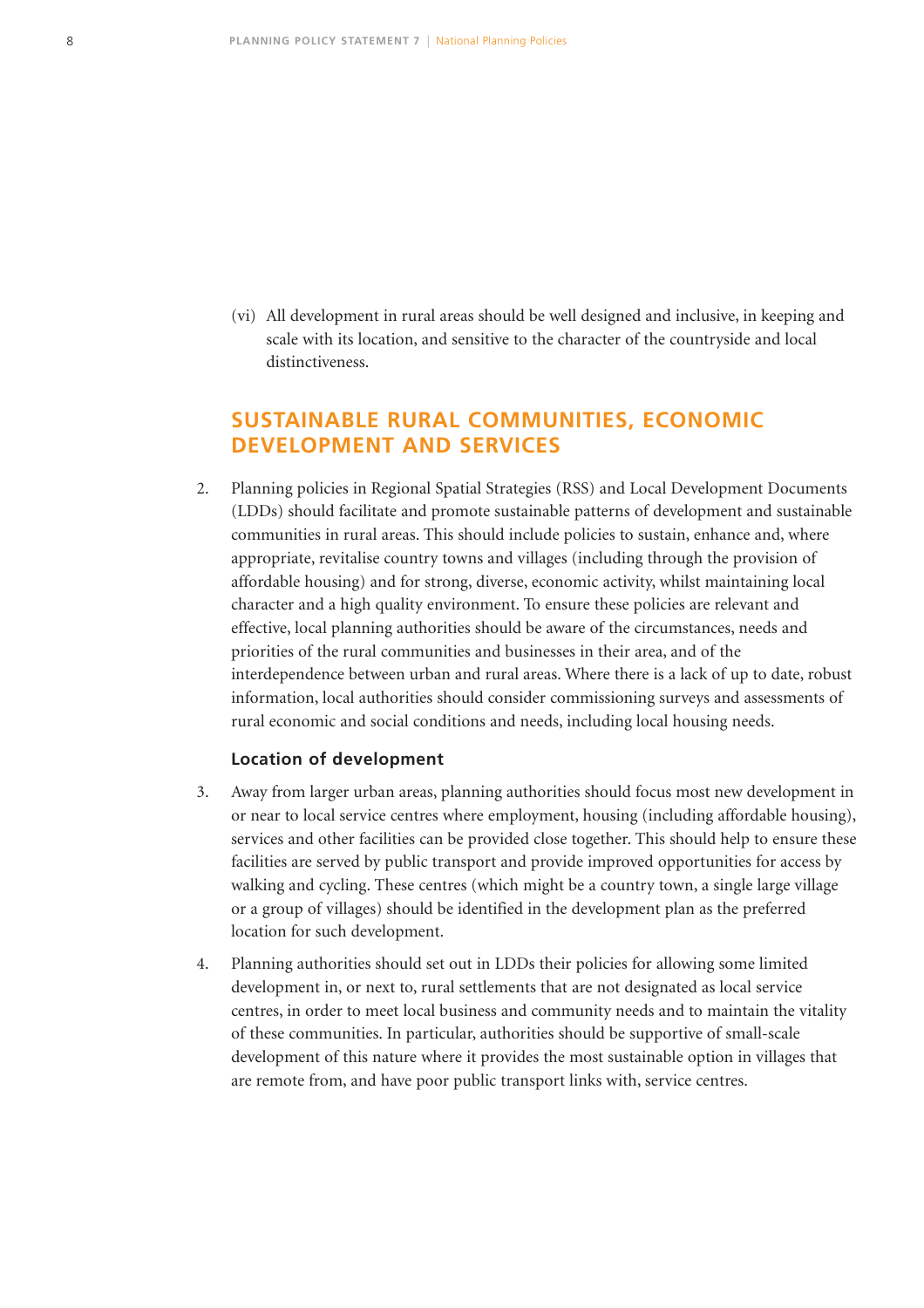#### **Economic development and employment**

- 5. Planning authorities should support a wide range of economic activity in rural areas. Taking account of regional priorities expressed in RSS, and in line with the policies in paragraphs 2-4 above, local planning authorities should:
	- (i) identify in LDDs suitable sites for future economic development, particularly in those rural areas where there is a need for employment creation and economic regeneration;
	- (ii) set out in LDDs their criteria for permitting economic development in different locations, including the future expansion of business premises, to facilitate healthy and diverse economic activity in rural areas.

#### **Community services and facilities**

- 6. People who live or work in rural areas should have reasonable access to a range of services and facilities. Local planning authorities should:
	- (i) through their LDDs, facilitate and plan for accessible new services and facilities, particularly where;
		- planning permission is granted for new developments in country towns or other local service centres; or
		- settlements, or the population of their rural catchments, are expanding; or
		- there is an identified need for new or expanded services to strengthen the role of a particular local service centre.
	- (ii) where possible, ensure that new development in identified service centres is supported through improvements to public transport, and to walking and cycling facilities, provided in partnership with the developer where appropriate;
	- (iii) identify suitable buildings and development sites for community services and facilities to meet the needs of the whole community, including disabled users;
	- (iv) support mixed and multi-purpose uses that maintain community vitality; and
	- (v) support the provision of small-scale, local facilities (e.g. childcare facilities) to meet community needs outside identified local service centres, particularly where they would benefit those rural residents who would find it difficult to use more distant service centres. These local facilities should be located within or adjacent to existing villages and settlements where access can be gained by walking, cycling and (where available) public transport.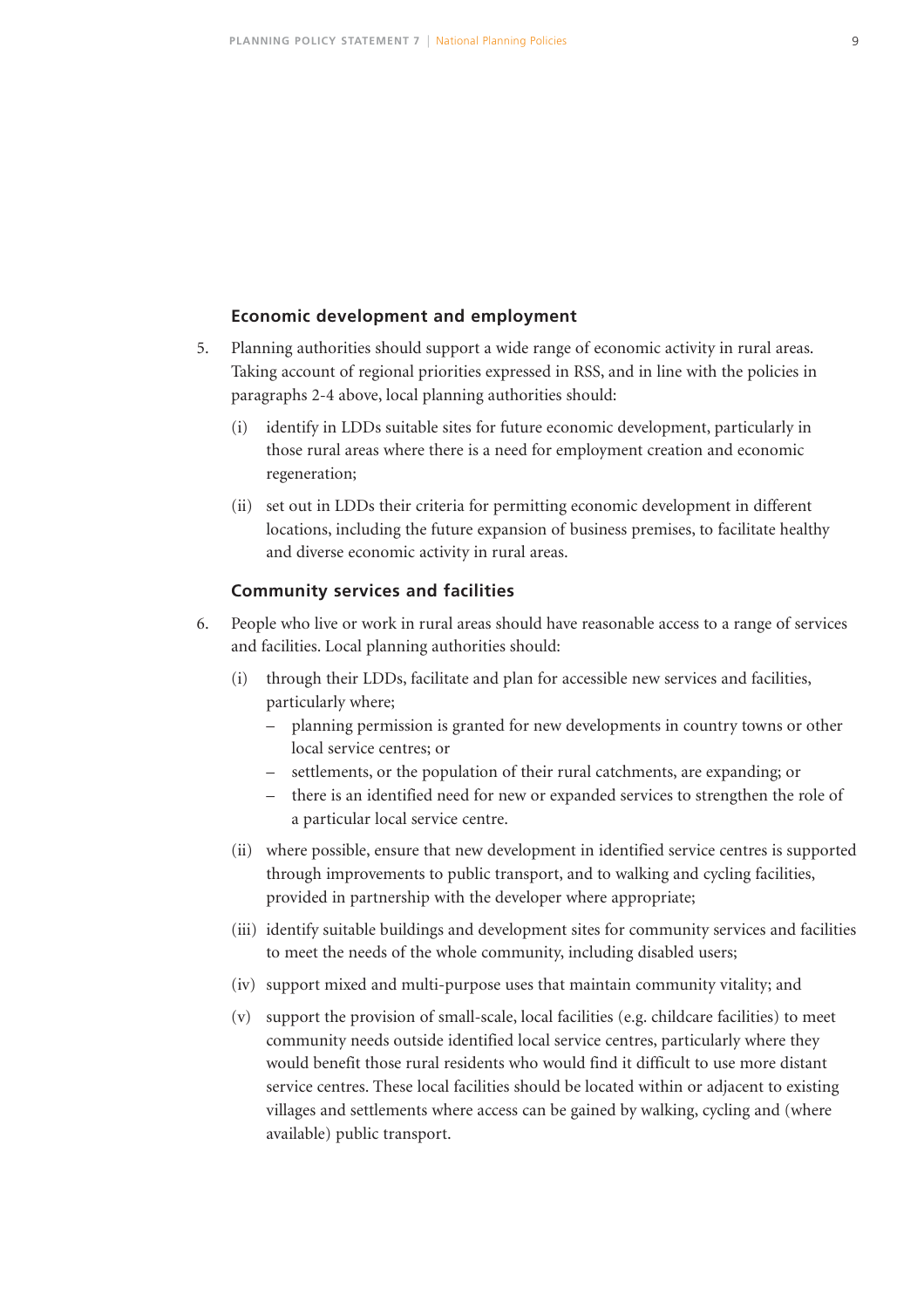7. Planning authorities should adopt a positive approach to planning proposals designed to improve the viability, accessibility or community value of existing services and facilities, e.g. village shops and post offices, rural petrol stations, village and church halls and rural public houses, that play an important role in sustaining village communities. Planning authorities should support the retention of these local facilities and should set out in LDDs the criteria they will apply in considering planning applications that will result in the loss of important village services (e.g. as a result of conversion to residential use).

#### **Housing**

- 8. The Government's planning objectives and policies for housing are set out in PPG3, *Housing*. The key aim is to offer everyone the opportunity of a decent home. The needs of all in the community should be recognised, including those in need of affordable and accessible, special needs housing in rural areas. It is essential that local planning authorities plan to meet housing requirements in rural areas, based on an up to date assessment of local need. To promote more sustainable patterns of development and make better use of previously developed land, the focus for most additional housing in rural areas should be on existing towns and identified service centres. But it will also be necessary to provide for some new housing to meet identified local need in other villages.
- 9. In planning for housing in their rural areas, local planning authorities should apply the policies in PPG3. They should:
	- (i) have particular regard to PPG3 guidance on the provision of housing in villages and should make sufficient land available, either within or adjoining existing villages, to meet the needs of local people; and
	- (ii) strictly control new house building (including single dwellings) in the countryside, away from established settlements or from areas allocated for housing in development plans.
- 10. Isolated new houses in the countryside will require special justification for planning permission to be granted. Where the special justification for an isolated new house relates to the essential need for a worker to live permanently at or near their place of work in the countryside, planning authorities should follow the advice in **Annex A** to this PPS.
- 11. Very occasionally the exceptional quality and innovative nature of the design of a proposed, isolated new house may provide this special justification for granting planning permission. Such a design should be truly outstanding and ground-breaking, for example,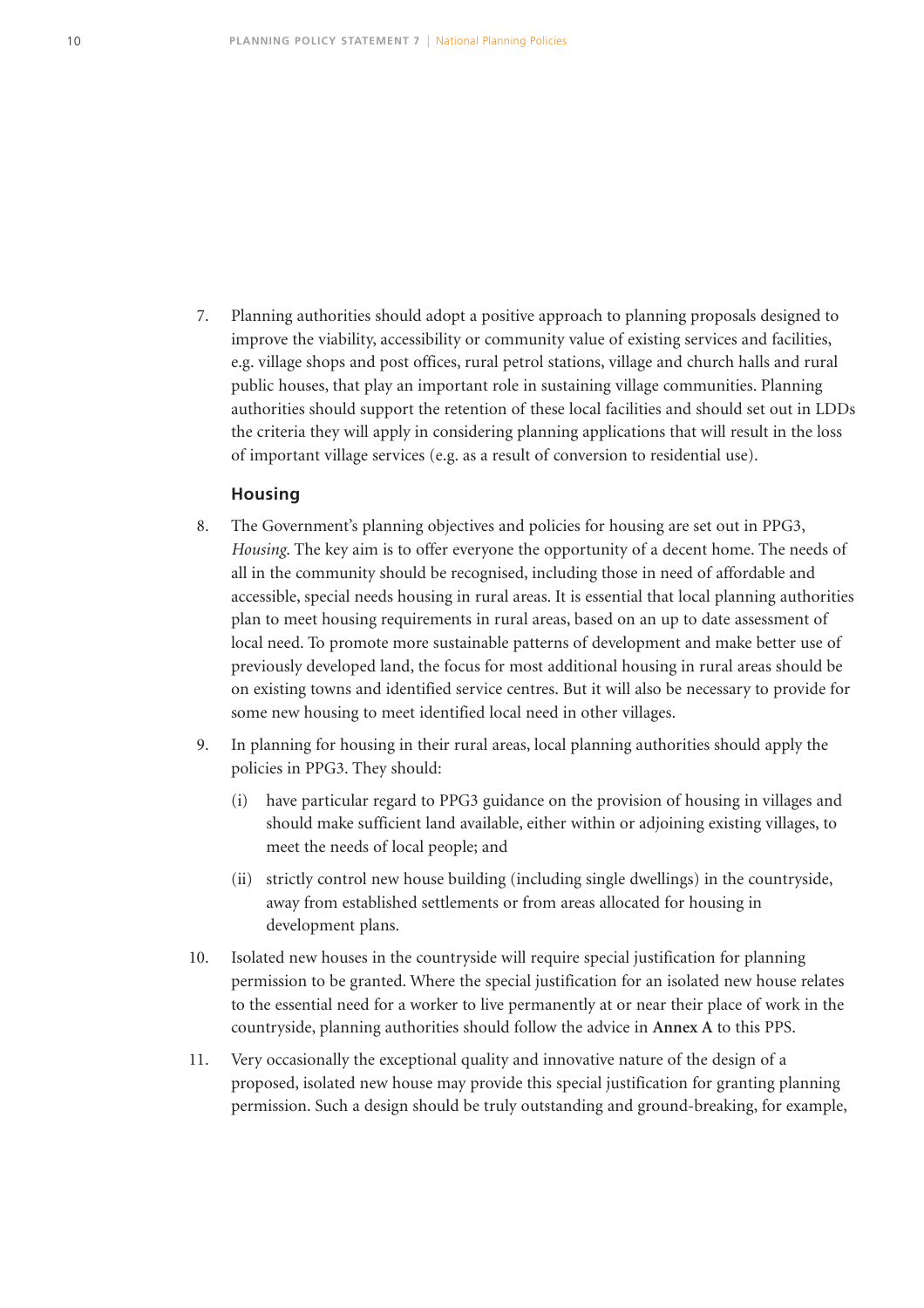in its use of materials, methods of construction or its contribution to protecting and enhancing the environment, so helping to raise standards of design more generally in rural areas. The value of such a building will be found in its reflection of the highest standards in contemporary architecture, the significant enhancement of its immediate setting and its sensitivity to the defining characteristics of the local area.

#### **Design and the character of rural settlements**

- 12. Many country towns and villages are of considerable historic and architectural value, or make an important contribution to local countryside character. Planning authorities should ensure that development respects and, where possible, enhances these particular qualities. It should also contribute to a sense of local identity and regional diversity and be of an appropriate design and scale for its location, having regard to the policies on design contained in PPS1 and supported in *By Design*<sup>2</sup> . Planning authorities should take a positive approach to innovative, high-quality contemporary designs that are sensitive to their immediate setting and help to make country towns and villages better places for people to live and work.
- 13. Local planning authorities should prepare policies and guidance that encourage good quality design throughout their rural areas, in accordance with Annex C to PPS1, and utilising tools such as Landscape Character Assessments and Village or Town Design Statements, and the design elements of Village or Parish Plans prepared by local communities.

## **THE COUNTRYSIDE**

14. The policies in this section apply to the largely undeveloped countryside that separates cities, towns and villages. Whilst much of the land use activity in the countryside is outside the scope of the planning system, planning has an important role in supporting and facilitating development and land uses which enable those who earn a living from, and help to maintain and manage the countryside, to continue to do so. RSS should recognise the environmental, economic and social value of the countryside that is of national, regional or, where appropriate, sub-regional significance. Policies in RSS and LDDs should seek to maintain and enhance these values, so enabling the countryside to remain an important natural resource, contribute to national and regional prosperity and be enjoyed by all.

<sup>2</sup> *By Design*, a better practice guide published May 2000 by the former Department of the Environment, Transport and the Regions and the Commission for Architecture & the Built Environment.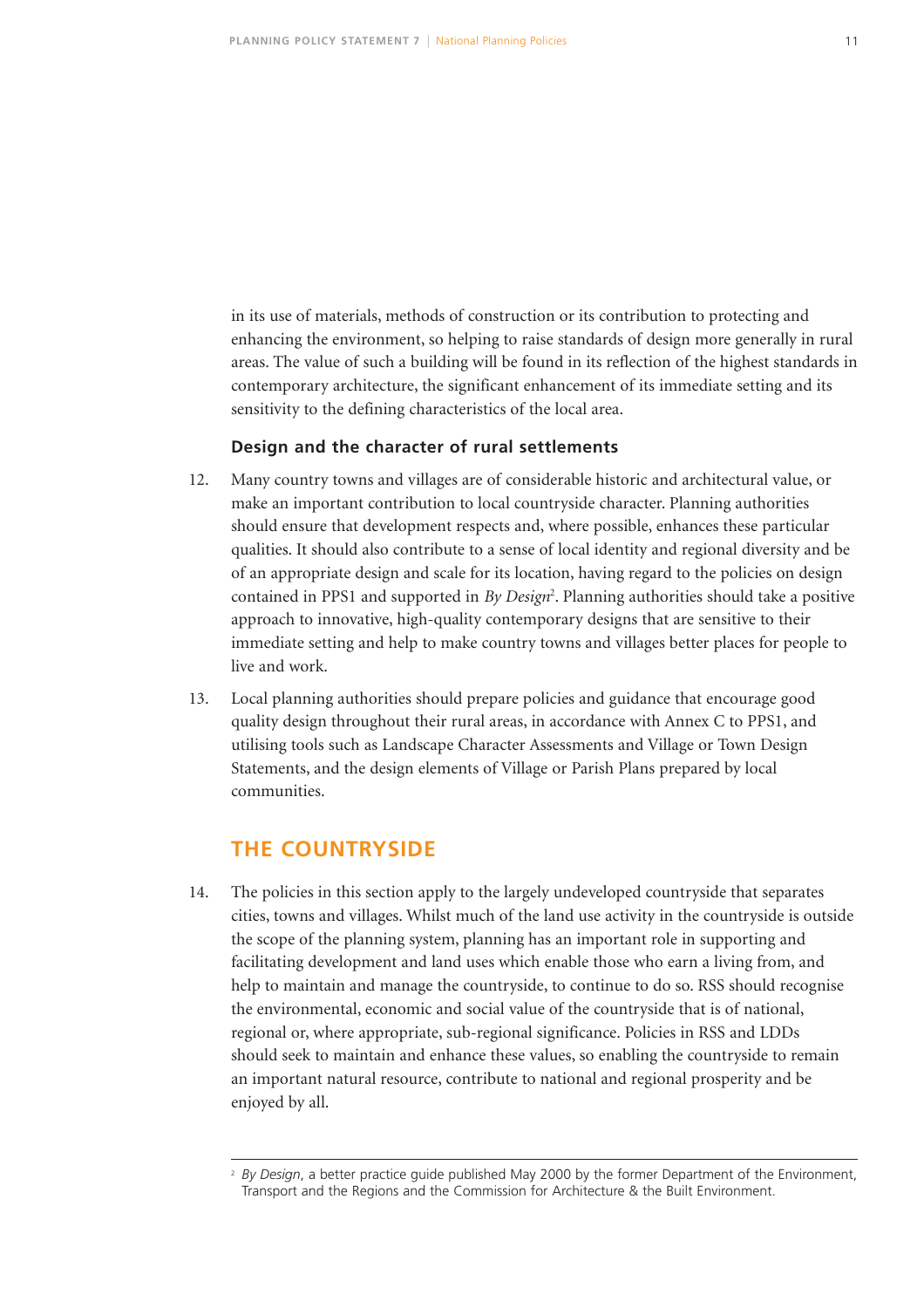#### **Countryside protection and development in the countryside**

- 15. Planning policies should provide a positive framework for facilitating sustainable development that supports traditional land-based activities and makes the most of new leisure and recreational opportunities that require a countryside location. Planning authorities should continue to ensure that the quality and character of the wider countryside is protected and, where possible, enhanced. They should have particular regard to any areas that have been statutorily designated for their landscape, wildlife or historic qualities where greater priority should be given to restraint of potentially damaging development.
- 16. When preparing policies for LDDs and determining planning applications for development in the countryside, local planning authorities should:
	- (i) support development that delivers diverse and sustainable farming enterprises;
	- (ii) support other countryside-based enterprises and activities which contribute to rural economies, and/or promote recreation in and the enjoyment of the countryside;
	- (iii) take account of the need to protect natural resources;
	- (iv) provide for the sensitive exploitation of renewable energy sources in accordance with the policies set out in PPS22; and
	- (v) conserve specific features and sites of landscape, wildlife and historic or architectural value, in accordance with statutory designations.

#### **Re-use of buildings in the countryside**

17. The Government's policy is to support the re-use of appropriately located and suitably constructed existing buildings in the countryside where this would meet sustainable development objectives. Re-use for economic development purposes will usually be preferable, but residential conversions may be more appropriate in some locations, and for some types of building. Planning authorities should therefore set out in LDDs their policy criteria for permitting the conversion and re-use of buildings in the countryside for economic, residential and any other purposes, including mixed uses.

These criteria should take account of:

- the potential impact on the countryside and landscapes and wildlife;
- specific local economic and social needs and opportunities;
- settlement patterns and accessibility to service centres, markets and housing;
- the suitability of different types of buildings, and of different scales, for re-use;
- the need to preserve, or the desirability of preserving, buildings of historic or architectural importance or interest, or which otherwise contribute to local character.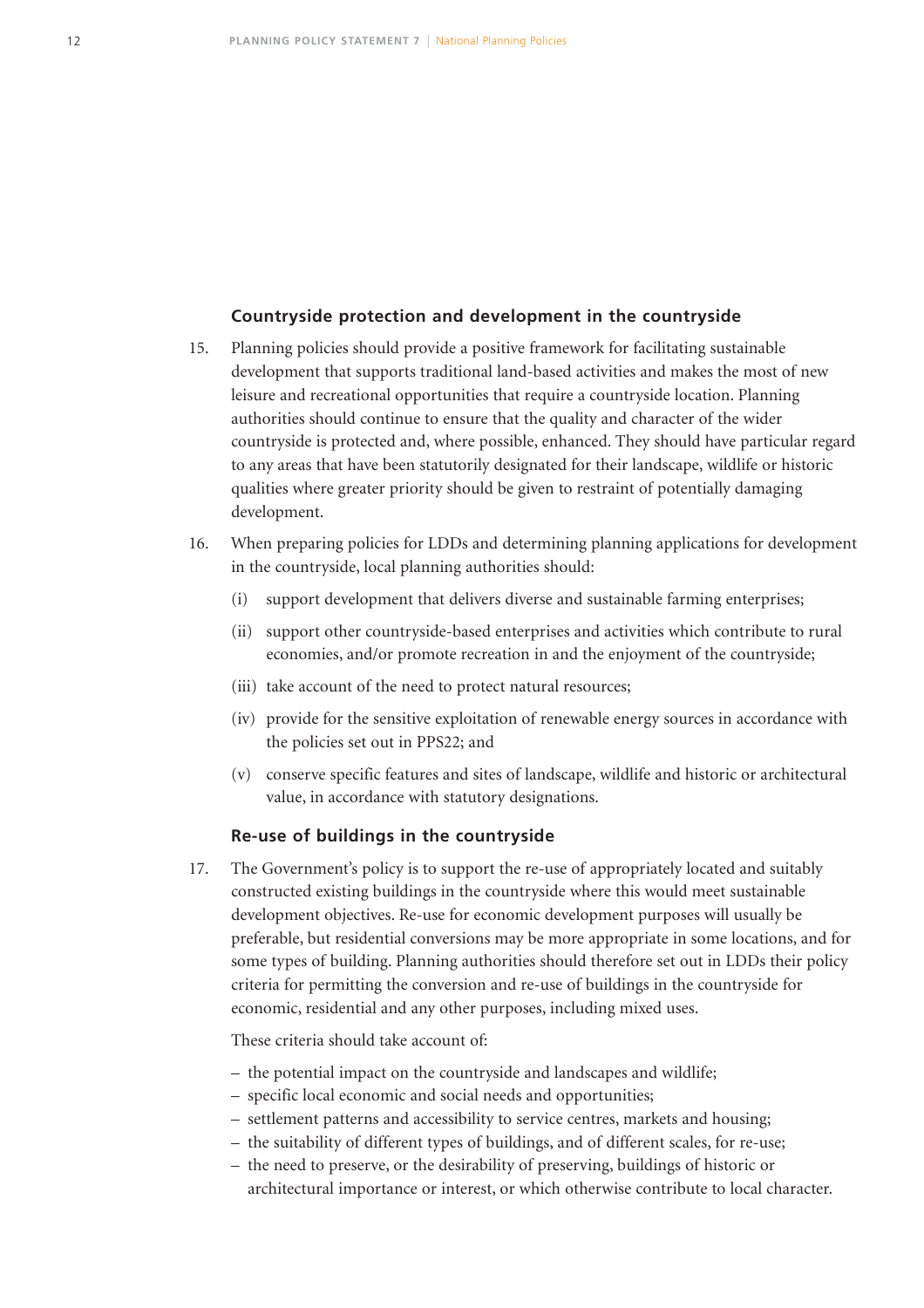18. Local planning authorities should be particularly supportive of the re-use of existing buildings that are adjacent or closely related to country towns and villages, for economic or community uses, or to provide housing in accordance with the policies in PPG3, and subject to the policies in paragraph 7 of this PPS in relation to the retention of local services.

#### **Replacement of buildings in the countryside**

- 19. The Government is also supportive of the replacement of suitably located, existing buildings of permanent design and construction in the countryside for economic development purposes. The replacement of buildings should be favoured where this would result in a more acceptable and sustainable development than might be achieved through conversion, for example, where the replacement building would bring about an environmental improvement in terms of the impact of the development on its surroundings and the landscape. Local planning authorities should set out in their LDDs the criteria they will apply to the replacement of countryside buildings. These should take account of the considerations set out in paragraph 17 that apply to the conversion and reuse for economic purposes of existing buildings in the countryside. Authorities should also set out the circumstances where replacement would not be acceptable and clarify the permissible scale of replacement buildings.
- 20. The replacement of non-residential buildings with residential development in the countryside should be treated as new housing development in accordance with the policies in PPG3 and, where appropriate, paragraph 10 of this PPS.

#### **Nationally designated areas**

21. Nationally designated areas comprising National Parks, the Broads, the New Forest Heritage Area and Areas of Outstanding Natural Beauty (AONB), have been confirmed by the Government as having the highest status of protection in relation to landscape and scenic beauty. The conservation of the natural beauty of the landscape and countryside should therefore be given great weight in planning policies and development control decisions in these areas. The conservation of wildlife and the cultural heritage are important considerations in all these areas. They are a specific purpose for National Parks, where they should also be given great weight in planning policies and development control decisions. As well as reflecting these priorities, planning policies in LDDs and where appropriate, RSS, should also support suitably located and designed development necessary to facilitate the economic and social well-being of these designated areas and their communities, including the provision of adequate housing to meet identified local needs.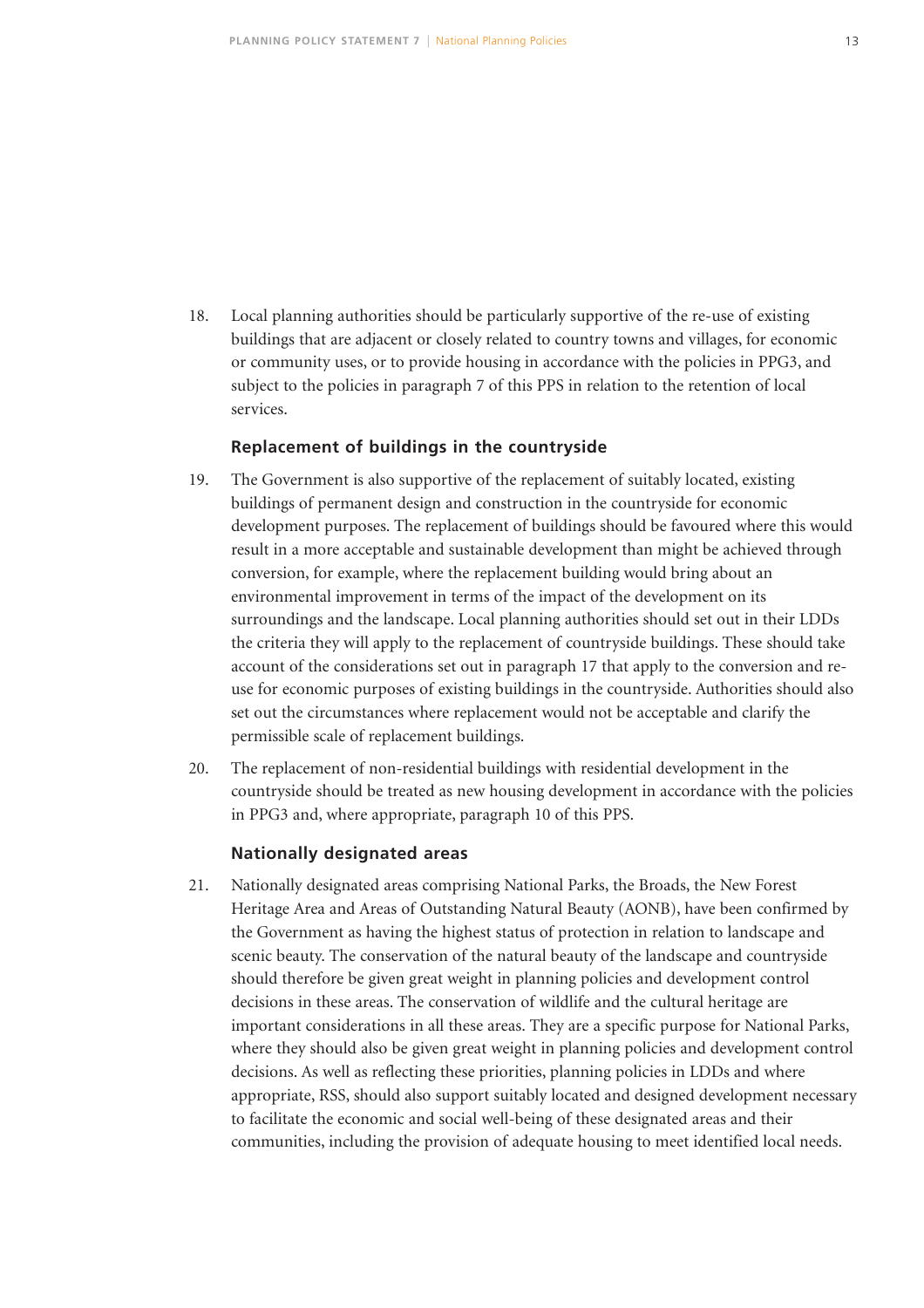- 22. Major developments should not take place in these designated areas, except in exceptional circumstances. This policy includes major development proposals that raise issues of national significance. Because of the serious impact that major developments may have on these areas of natural beauty, and taking account of the recreational opportunities that they provide, applications for all such developments should be subject to the most rigorous examination. Major development proposals should be demonstrated to be in the public interest before being allowed to proceed. Consideration of such applications should therefore include an assessment of:
	- (i) the need for the development, including in terms of any national considerations, and the impact of permitting it, or refusing it, upon the local economy;
	- (ii) the cost of, and scope for, developing elsewhere outside the designated area, or meeting the need for it in some other way; and
	- (iii) any detrimental effect on the environment, the landscape and recreational opportunities, and the extent to which that could be moderated.
- 23. Planning authorities should ensure that any planning permission granted for major developments in these designated areas should be carried out to high environmental standards through the application of appropriate conditions where necessary.

#### **Local landscape designations**

- 24. The Government recognises and accepts that there are areas of landscape outside nationally designated areas that are particularly highly valued locally. The Government believes that carefully drafted, criteria-based policies in LDDs, utilising tools such as landscape character assessment, should provide sufficient protection for these areas, without the need for rigid local designations that may unduly restrict acceptable, sustainable development and the economic activity that underpins the vitality of rural areas.
- 25. Local landscape designations should only be maintained or, exceptionally, extended where it can be clearly shown that criteria-based planning policies cannot provide the necessary protection. LDDs should state what it is that requires extra protection, and why. When reviewing their local area-wide development plans and LDDs, planning authorities should rigorously consider the justification for retaining existing local landscape designations. They should ensure that such designations are based on a formal and robust assessment of the qualities of the landscape concerned.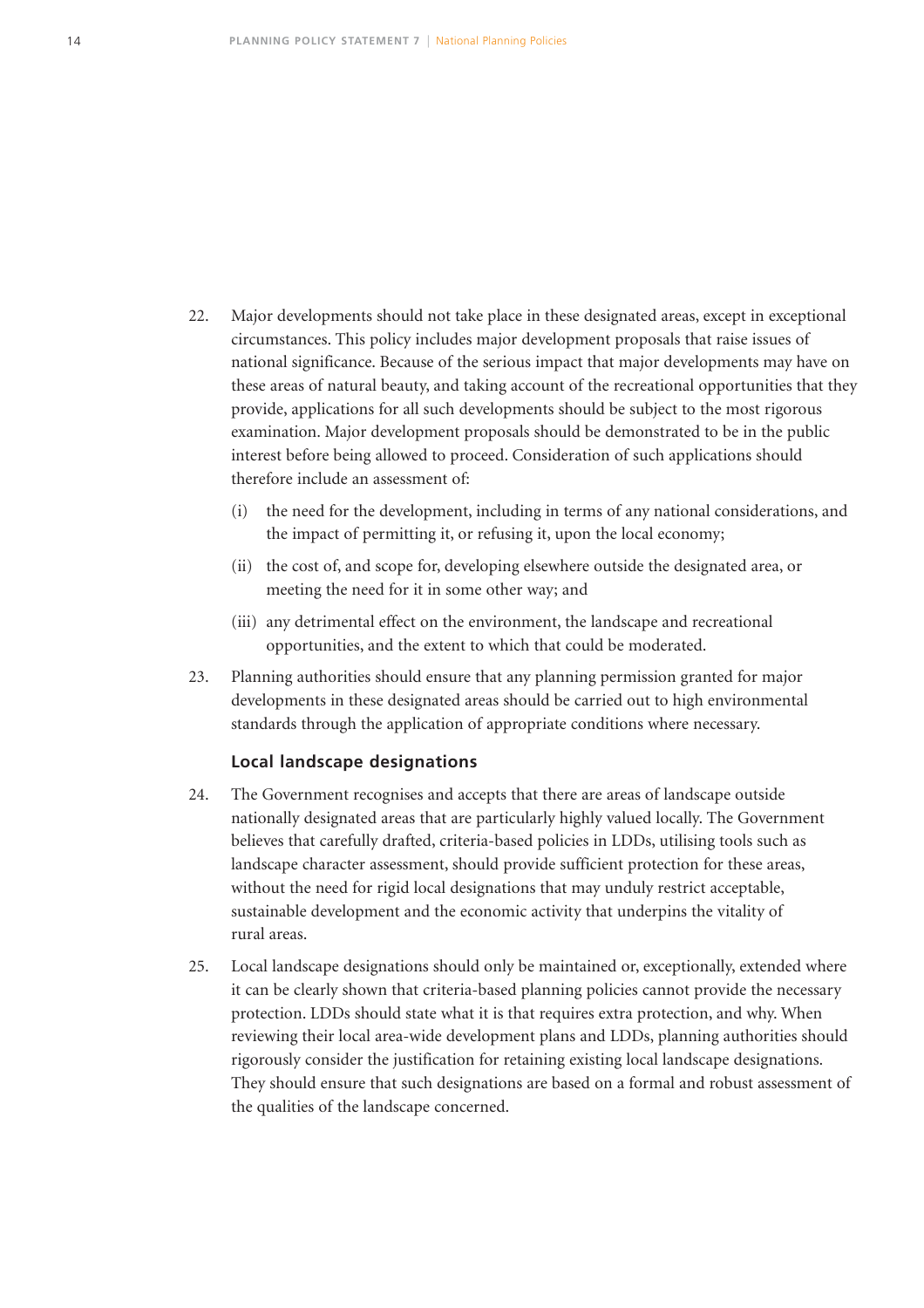## **The countryside around urban areas**

26. While the policies in PPG2 continue to apply in green belts, local planning authorities should ensure that planning policies in LDDs address the particular land use issues and opportunities to be found in the countryside around all urban areas, recognising its importance to those who live or work there, and also in providing the nearest and most accessible countryside to urban residents. Planning authorities should aim to secure environmental improvements and maximise a range of beneficial uses of this land, whilst reducing potential conflicts between neighbouring land uses. This should include improvement of public access (e.g. through support for country parks and community forests) and facilitating the provision of appropriate sport and recreation facilities.

## **AGRICULTURE, FARM DIVERSIFICATION, EQUINE-RELATED ACTIVITIES AND FORESTRY**

#### **Agricultural development**

- 27. The Government recognises the important and varied roles of agriculture, including in the maintenance and management of the countryside and most of our valued landscapes. Planning policies in RSS and LDDs should recognise these roles and support development proposals that will enable farming and farmers to:
	- (i) become more competitive, sustainable and environmentally friendly;
	- (ii) adapt to new and changing markets;
	- (iii) comply with changing legislation and associated guidance;
	- (iv) diversify into new agricultural opportunities (e.g. renewable energy crops); or
	- (v) broaden their operations to 'add value' to their primary produce.

## **Best and most versatile agricultural land**

28. The presence of best and most versatile agricultural land (defined as land in grades 1, 2 and 3a of the Agricultural Land Classification), should be taken into account alongside other sustainability considerations (e.g. biodiversity; the quality and character of the landscape; its amenity value or heritage interest; accessibility to infrastructure, workforce and markets; maintaining viable communities; and the protection of natural resources,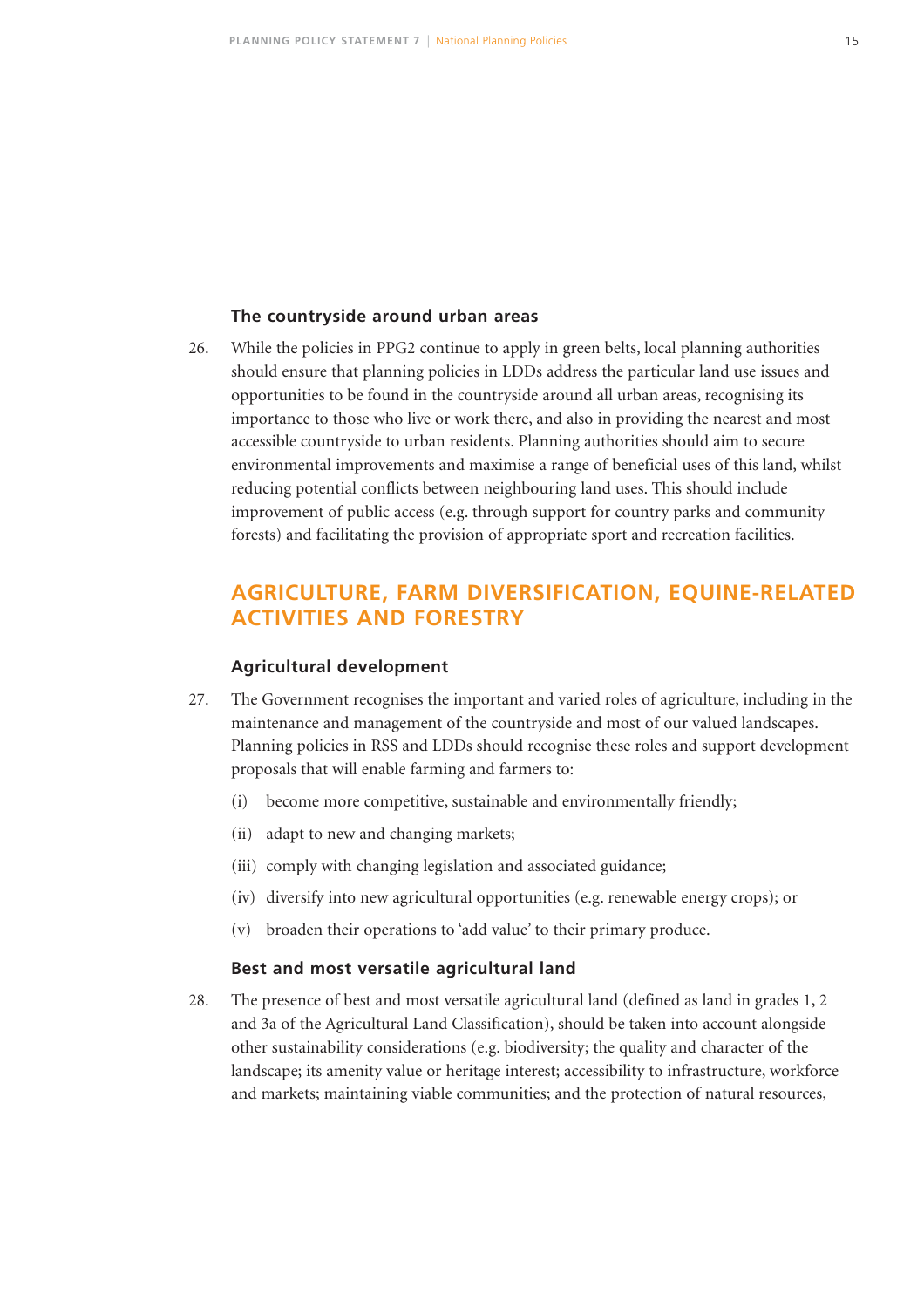including soil quality) when determining planning applications. Where significant development of agricultural land is unavoidable, local planning authorities should seek to use areas of poorer quality land (grades 3b, 4 and 5) in preference to that of a higher quality, except where this would be inconsistent with other sustainability considerations. Little weight in agricultural terms should be given to the loss of agricultural land in grades 3b, 4 and 5, except in areas (such as uplands) where particular agricultural practices may themselves contribute in some special way to the quality and character of the environment or the local economy. If any undeveloped agricultural land needs to be developed, any adverse effects on the environment should be minimised.

29. Development plans should include policies that identify any major areas of agricultural land that are planned for development. But local planning authorities may also wish to include policies in their LDDs to protect specific areas of best and most versatile agricultural land from speculative development. It is for local planning authorities to decide whether best and most versatile agricultural land can be developed, having carefully weighed the options in the light of competent advice.

#### **Farm diversification3**

- 30. Recognising that diversification into non-agricultural activities is vital to the continuing viability of many farm enterprises, local planning authorities should:
	- (i) set out in their LDDs the criteria to be applied to planning applications for farm diversification projects;
	- (ii) be supportive of well-conceived farm diversification schemes for business purposes that contribute to sustainable development objectives and help to sustain the agricultural enterprise, and are consistent in their scale with their rural location. This applies equally to farm diversification schemes around the fringes of urban areas; and
	- (iii) where relevant, give favourable consideration to proposals for diversification in Green Belts where the development preserves the openness of the Green Belt and does not conflict with the purposes of including land within it. (Where farm diversification proposals in the Green Belt would result in inappropriate development in terms of PPG2, any wider benefits of the diversification may contribute to the 'very special circumstances' required by PPG2 for a development to be granted planning permission).

<sup>3</sup> The research report, *The Implementation of National Planning Policy Guidance (PPG7) in Relation to the Diversification of Farm Businesses*, published in October 2001 by the former DTLR and now available from the Office of the Deputy Prime Minister, sets out a number of recommendations for local planning authorities, and contains some examples of 'good practice'.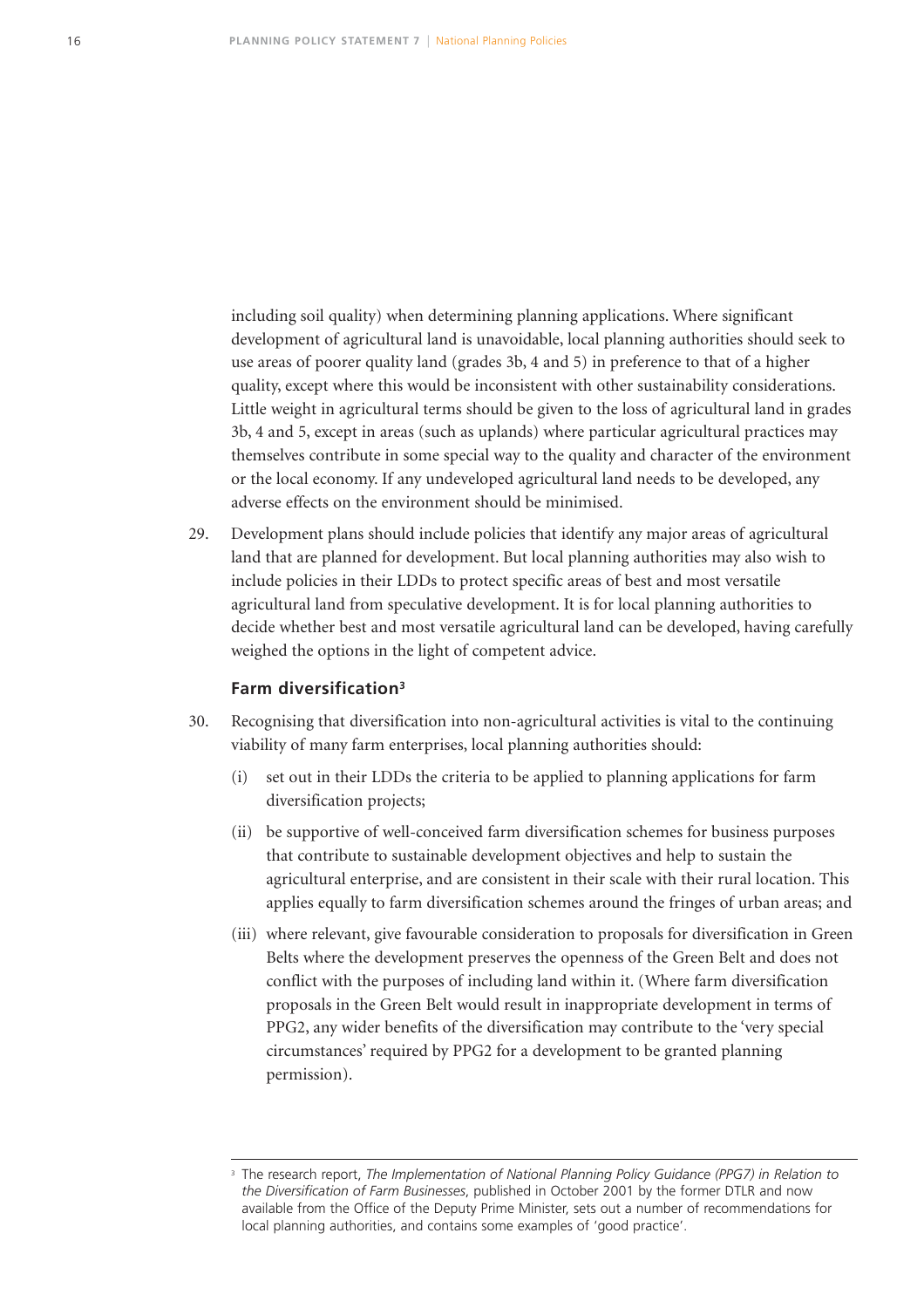- 31. A supportive approach to farm diversification should not result in excessive expansion and encroachment of building development into the countryside. Planning authorities should:
	- (i) encourage the re-use or replacement of existing buildings where feasible, having regard to paragraphs 17-21; and
	- (ii) have regard to the amenity of any nearby residents or other rural businesses that may be adversely affected by new types of on-farm development.

#### **Equine-related activities**

32. Horse riding and other equestrian activities are popular forms of recreation in the countryside that can fit in well with farming activities and help to diversify rural economies. In some parts of the country, horse training and breeding businesses play an important economic role. Local planning authorities should set out in LDDs their policies for supporting equine enterprises that maintain environmental quality and countryside character. These policies should provide for a range of suitably located recreational and leisure facilities and, where appropriate, for the needs of training and breeding businesses. They should also facilitate the re-use of farm buildings for small-scale horse enterprises<sup>4</sup> that provide a useful form of farm diversification.

#### **Forestry**

- 33. Whilst forestry operations mostly lie outside the scope of planning controls, the planning system is the principal means for regulating the rate at which land is transferred from woodlands to other rural and urban uses. The Government's forestry policy, set out in the England Forestry Strategy (1999) has two main aims:
	- (i) the sustainable management of existing woods and forests; and
	- (ii) a continued steady expansion of woodland area to provide more benefits for society and the environment.

Regional planning bodies and local planning authorities should have regard to these aims, the forthcoming Regional Forestry Frameworks and forest areas of regional or sub-regional significance (e.g. the National Forest), when preparing RSS and LDDs, and deciding planning applications.

<sup>&</sup>lt;sup>4</sup> That is, enterprises involving up to ten horses.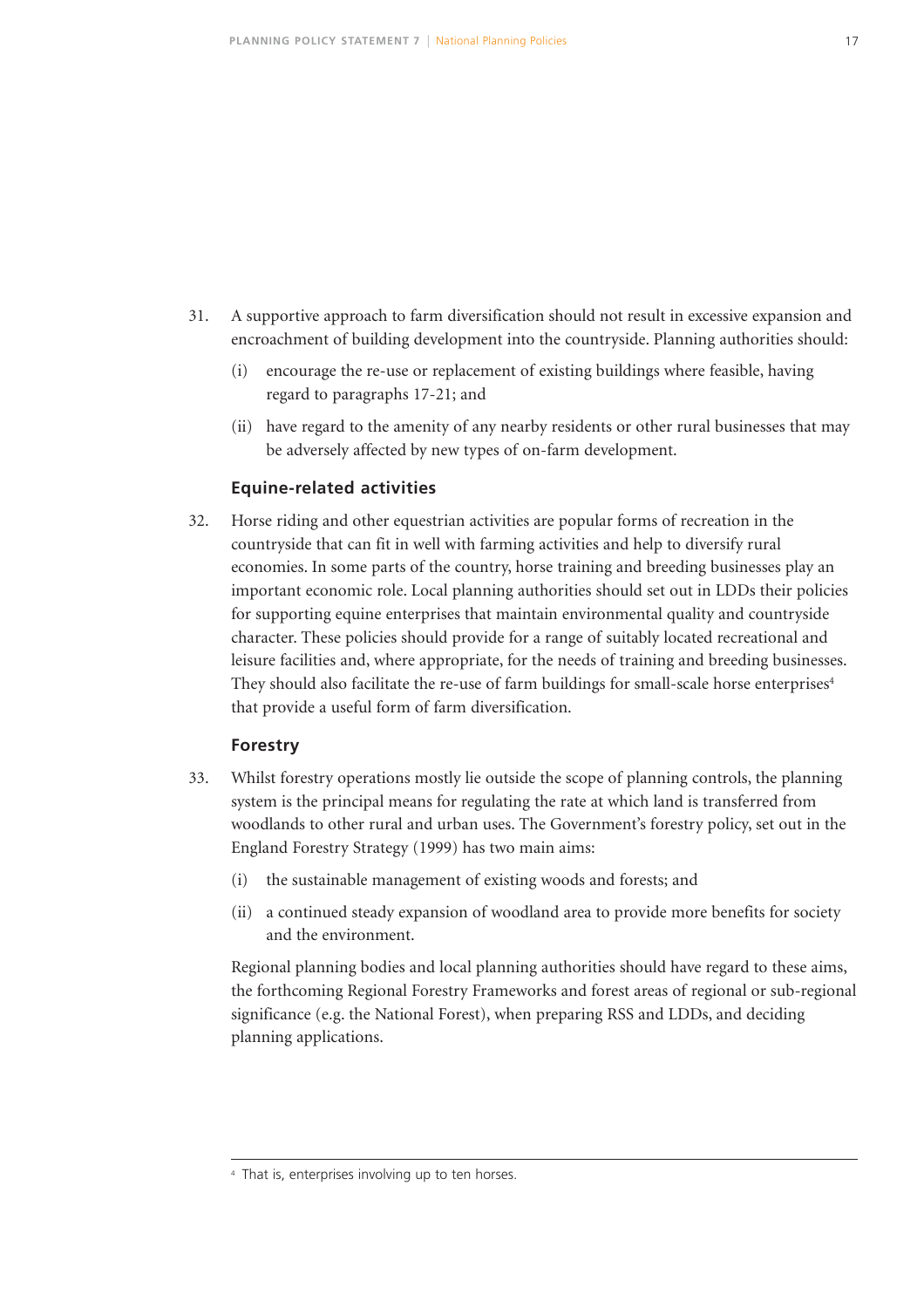## **TOURISM AND LEISURE**

- 34. Regional planning bodies and local planning authorities should recognise through RSS and LDDs that tourism and leisure activities are vital to many rural economies. As well as sustaining many rural businesses, these industries are a significant source of employment and help to support the prosperity of country towns and villages, and sustain historic country houses, local heritage and culture. RSS and LDDs should:
	- (i) support, through planning policies, sustainable rural tourism and leisure developments that benefit rural businesses, communities and visitors and which utilise and enrich, but do not harm, the character of the countryside, its towns, villages, buildings and other features<sup>5</sup>;
	- (ii) recognise that in areas statutorily designated for their landscape, nature conservation or historic qualities, there will be scope for tourist and leisure related developments, subject to appropriate control over their number, form and location to ensure the particular qualities or features that justified the designation are conserved; and
	- (iii) ensure that any plan proposals for large-scale tourism and leisure developments in rural areas have been subject to close assessment to weigh-up their advantages and disadvantages to the locality in terms of sustainable development objectives. In particular, the policy in PPG13 should be followed in such cases where high volumes of traffic may be generated.

#### **Tourist and visitor facilities**

- 35. The provision of essential facilities for tourist visitors is vital for the development of the tourism industry in rural areas. Local planning authorities should:
	- (i) plan for and support the provision of general tourist and visitor facilities in appropriate locations where identified needs are not met by existing facilities in rural service centres. Where new or additional facilities are required, these should normally be provided in, or close to, service centres or villages;
	- (ii) allow appropriate facilities needed to enhance visitors' enjoyment, and/or improve the financial viability, of a particular countryside feature or attraction, providing they will not detract from the attractiveness or importance of the feature, or the surrounding countryside.

<sup>5</sup> In line with the Department for Culture, Media and Sport's strategy document *Tomorrow's Tourism*.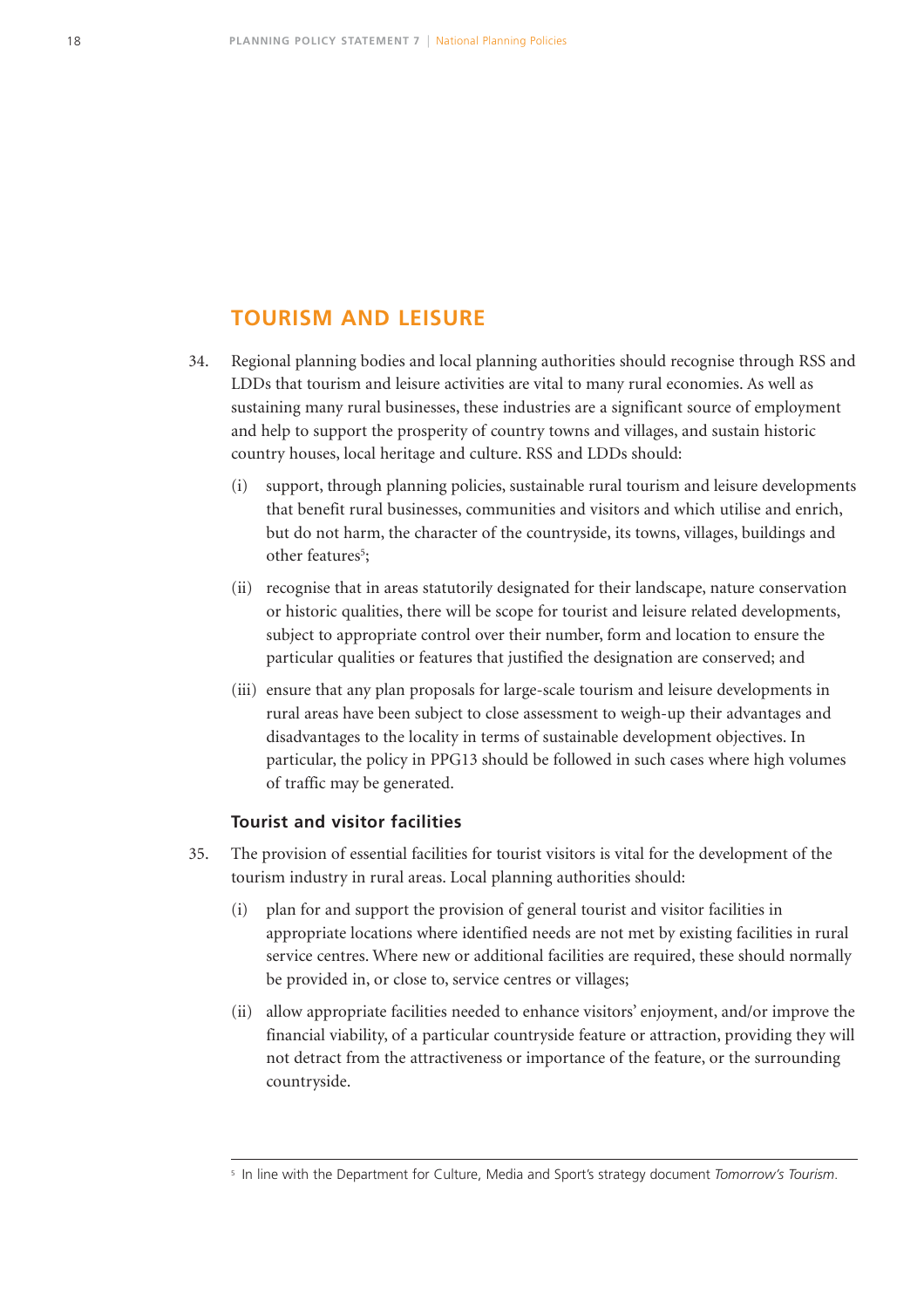36. Wherever possible, tourist and visitor facilities should be housed in existing or replacement buildings, particularly where they are located outside existing settlements. Facilities requiring new buildings in the countryside may be justified where the required facilities are needed in conjunction with a particular countryside attraction; they meet the criteria in paragraph 35(ii); and there are no suitable existing buildings or developed sites available for re-use.

#### **Tourist accommodation**

- 37. The Government expects most tourist accommodation requiring new buildings to be located in, or adjacent to, existing towns and villages.
- 38. The conversion of suitable existing rural buildings to provide hotel and other serviced accommodation should be allowed, taking into account the policies on the re-use of rural buildings in paragraphs 17 and 18. Similarly, planning authorities should adopt a positive approach to proposed extensions to existing tourist accommodation where the scale of the extension is appropriate to its location and where the extension may help to ensure the future viability of such businesses.
- 39. In considering planning policies and development proposals for static holiday and touring caravan parks and holiday chalet developments, planning authorities should:
	- (i) carefully weigh the objective of providing adequate facilities and sites with the need to protect landscapes and environmentally sensitive sites, and examine the scope for relocating any existing, visually or environmentally-intrusive sites away from sensitive areas, or for re-location away from sites prone to flooding or coastal erosion;
	- (ii) where appropriate (e.g. in popular holiday areas), set out policies in LDDs on the provision of new holiday and touring caravan sites and chalet developments, and on the expansion and improvement of existing sites and developments (e.g. to improve layouts and provide better landscaping); and
	- (iii) ensure that new or expanded sites are not prominent in the landscape and that any visual intrusion is minimised by effective, high-quality screening.
- 40. Local planning authorities should support the provision of other forms of self-catering holiday accommodation in rural areas where this would accord with sustainable development objectives. The re-use and conversion of existing non-residential buildings for this purpose may have added benefits, e.g. as a farm diversification scheme.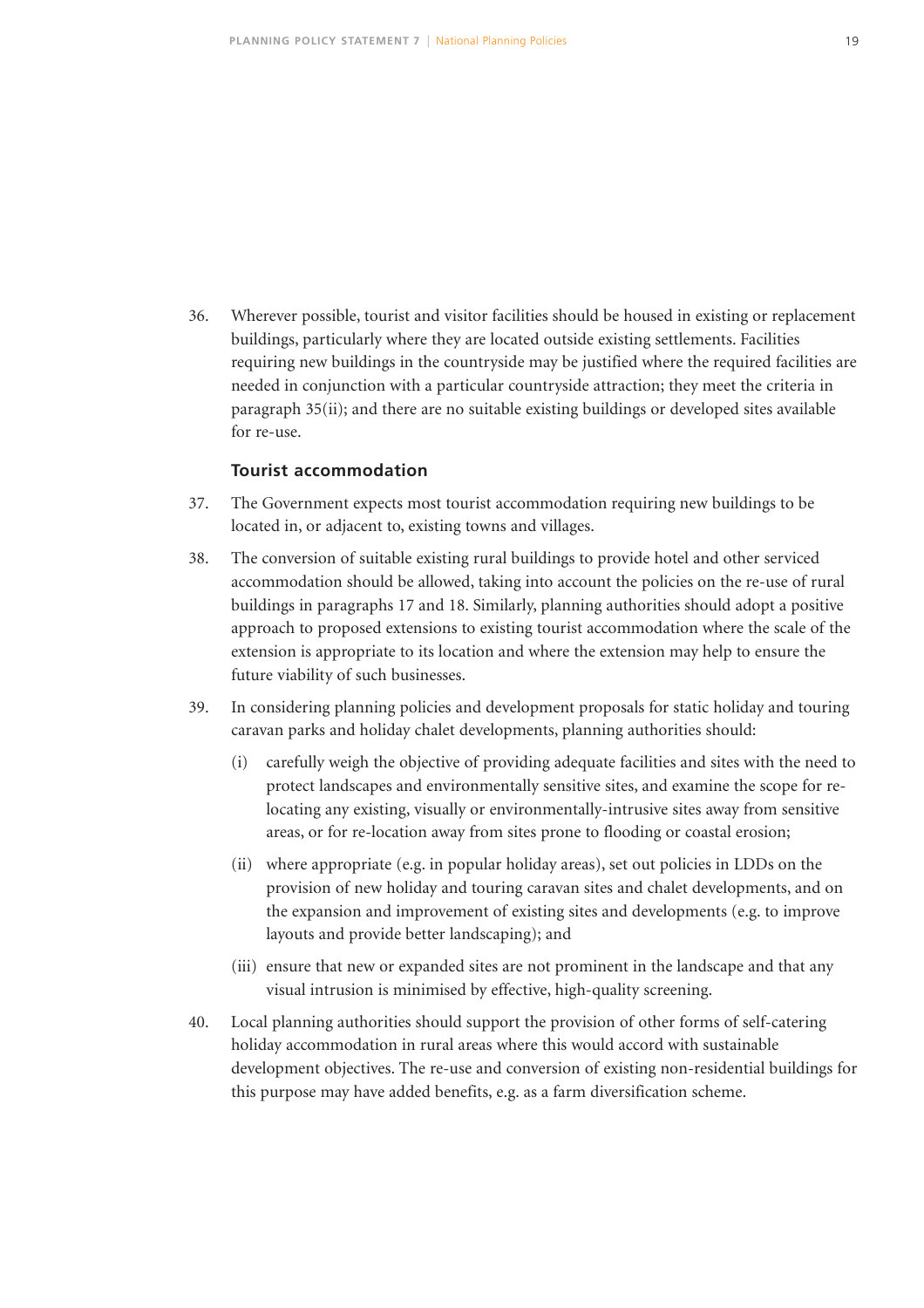## Annex A

## **AGRICULTURAL, FORESTRY AND OTHER OCCUPATIONAL DWELLINGS**

- 1. Paragraph 10 of PPS7 makes clear that isolated new houses in the countryside require special justification for planning permission to be granted. One of the few circumstances in which isolated residential development may be justified is when accommodation is required to enable agricultural, forestry and certain other full-time workers to live at, or in the immediate vicinity of, their place of work. It will often be as convenient and more sustainable for such workers to live in nearby towns or villages, or suitable existing dwellings, so avoiding new and potentially intrusive development in the countryside. However, there will be some cases where the nature and demands of the work concerned make it essential for one or more people engaged in the enterprise to live at, or very close to, the site of their work. Whether this is essential in any particular case will depend on the needs of the enterprise concerned and not on the personal preferences or circumstances of any of the individuals involved.
- 2. It is essential that all applications for planning permission for new occupational dwellings in the countryside are scrutinised thoroughly with the aim of detecting attempts to abuse (e.g. through speculative proposals) the concession that the planning system makes for such dwellings. In particular, it will be important to establish whether the stated intentions to engage in farming, forestry or any other rural-based enterprise, are genuine, are reasonably

likely to materialise and are capable of being sustained for a reasonable period of time. It will also be important to establish that the needs of the intended enterprise require one or more of the people engaged in it to live nearby.

#### **Permanent agricultural dwellings**

- 3. New permanent dwellings should only be allowed to support existing agricultural activities on well-established agricultural units, providing:
	- (i) there is a clearly established *existing* functional need (see paragraph 4 below);
	- (ii) the need relates to a *full-time* worker, or one who is primarily employed in agriculture and does not relate to a part-time requirement;
	- (iii) the unit and the agricultural activity concerned have been established for at least three years, have been profitable for at least one of them, are currently financially sound, and have a clear prospect of remaining so (see paragraph 8 below);
	- (iv) the functional need could not be fulfilled by another existing dwelling on the unit, or any other existing accommodation in the area which is suitable and available for occupation by the workers concerned; and
	- (v) other planning requirements, e.g. in relation to access, or impact on the countryside, are satisfied.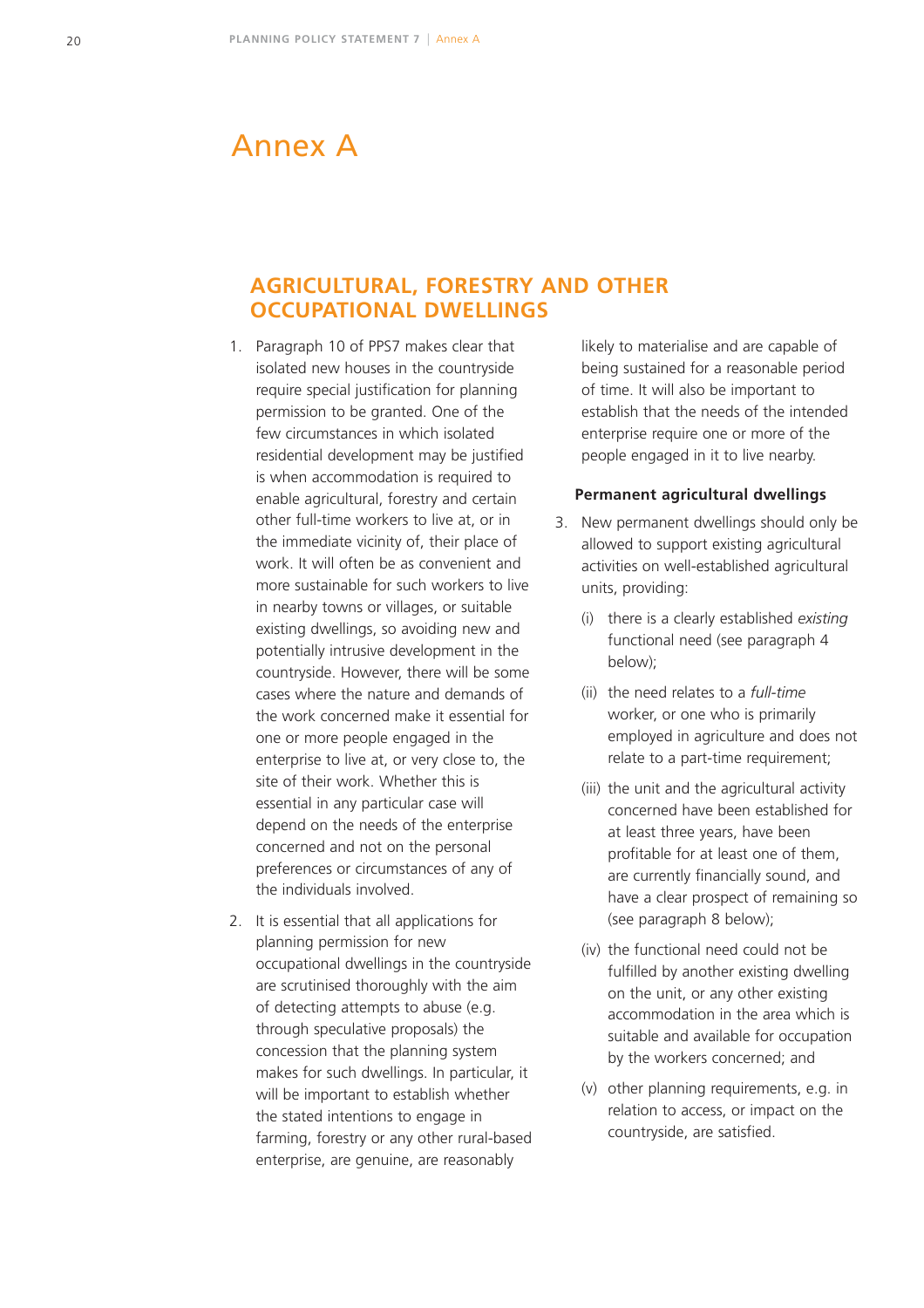- 4. A *functional test* is necessary to establish whether it is essential for the proper functioning of the enterprise for one or more workers to be readily available at most times. Such a requirement might arise, for example, if workers are needed to be on hand day and night:
	- (i) in case animals or agricultural processes require essential care at short notice;
	- (ii) to deal quickly with emergencies that could otherwise cause serious loss of crops or products, for example, by frost damage or the failure of automatic systems.
- 5. In cases where the local planning authority is particularly concerned about possible abuse, it should investigate the history of the holding to establish the recent pattern of use of land and buildings and whether, for example, any dwellings, or buildings suitable for conversion to dwellings, have recently been sold separately from the farmland concerned. Such a sale could constitute evidence of lack of agricultural need.
- 6. The protection of livestock from theft or injury by intruders may contribute on animal welfare grounds to the need for a new agricultural dwelling, although it will not by itself be sufficient to justify one. Requirements arising from food processing, as opposed to agriculture, cannot be used to justify an agricultural dwelling. Nor can agricultural needs justify the provision of isolated new dwellings as retirement homes for farmers.
- 7. If a functional requirement is established, it will then be necessary to consider the number of workers needed to meet it, for which the scale and nature of the enterprise will be relevant.
- 8. New permanent accommodation cannot be justified on agricultural grounds unless the farming enterprise is economically viable. A *financial test* is necessary for this purpose, and to provide evidence of the size of dwelling which the unit can sustain. In applying this test (see paragraph 3(iii) above), authorities should take a realistic approach to the level of profitability, taking account of the nature of the enterprise concerned. Some enterprises which aim to operate broadly on a subsistence basis, but which nonetheless provide wider benefits (e.g. in managing attractive landscapes or wildlife habitats), can be sustained on relatively low financial returns.
- 9. Agricultural dwellings should be of a size commensurate with the established functional requirement. Dwellings that are unusually large in relation to the agricultural needs of the unit, or unusually expensive to construct in relation to the income it can sustain in the long-term, should not be permitted. It is the requirements of the enterprise, rather than those of the owner or occupier, that are relevant in determining the size of dwelling that is appropriate to a particular holding.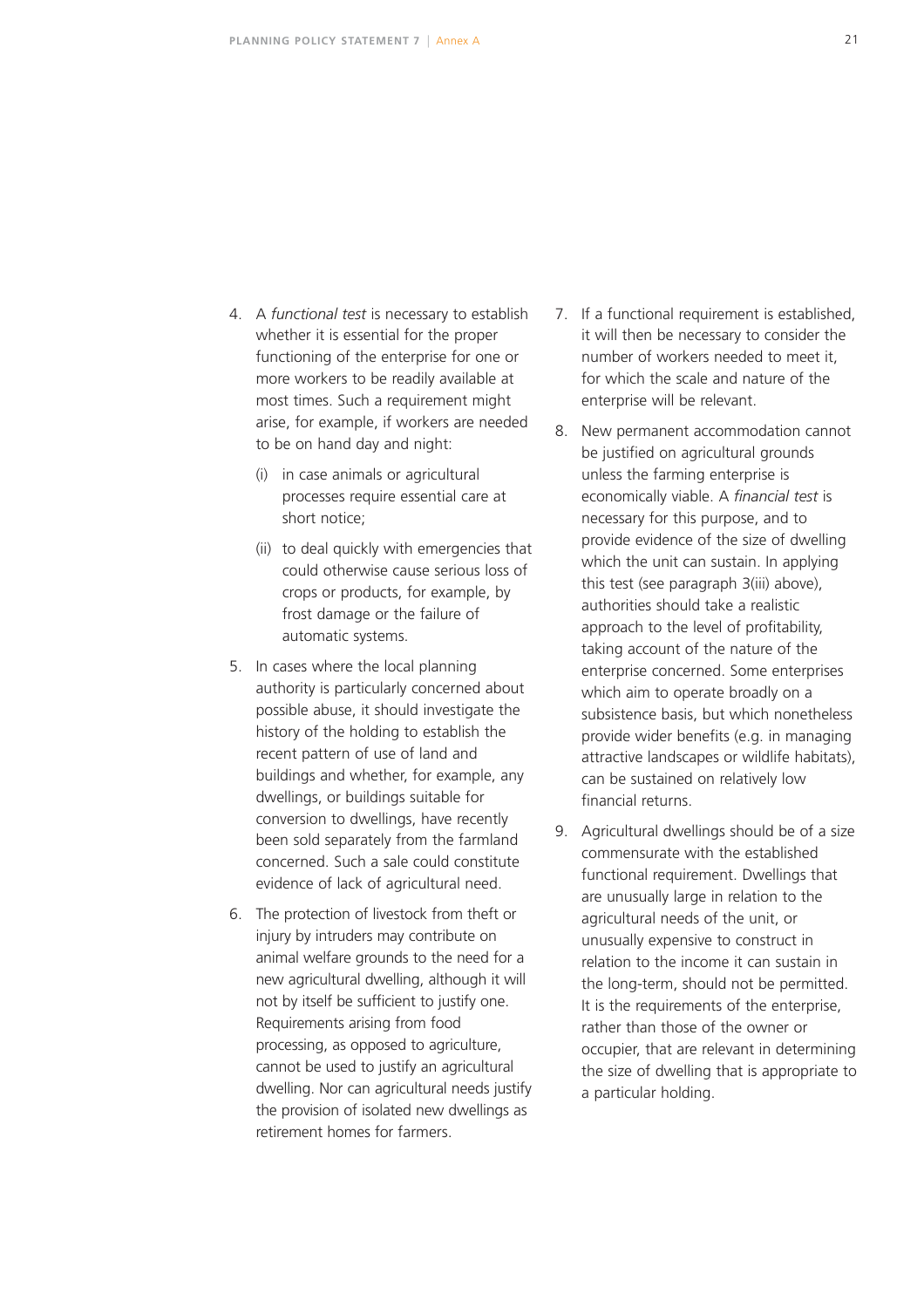- 10. Local planning authorities may wish to consider making planning permissions subject to conditions removing some of the permitted development rights under part 1 of the Town and Country Planning (General Permitted Development) Order 1995 for development within the curtilage of a dwelling house. For example, proposed extensions could result in a dwelling whose size exceeded what could be justified by the functional requirement, and affect the continued viability of maintaining the property for its intended use, given the income that the agricultural unit can sustain. However, it will always be preferable for such conditions to restrict the use of specific permitted development rights rather than to be drafted in terms which withdraw all those in a Class (see paragraphs 86-90 of the Annex to DOE Circular 11/95).
- 11. Agricultural dwellings should be sited so as to meet the identified functional need and to be well-related to existing farm buildings, or other dwellings.

#### **Temporary agricultural dwellings**

12. If a new dwelling is essential to support a new farming activity, whether on a newly-created agricultural unit or an established one, it should normally, for the first three years, be provided by a caravan, a wooden structure which can be easily dismantled, or other temporary accommodation. It should satisfy the following criteria:

- (i) clear evidence of a firm intention and ability to develop the enterprise concerned (significant investment in new farm buildings is often a good indication of intentions);
- (ii) functional need (see paragraph 4 of this Annex);
- (iii) clear evidence that the proposed enterprise has been planned on a sound financial basis;
- (iv) the functional need could not be fulfilled by another existing dwelling on the unit, or any other existing accommodation in the area which is suitable and available for occupation by the workers concerned; and
- (v) other normal planning requirements, e.g. on siting and access, are satisfied.
- 13. If permission for temporary accommodation is granted, permission for a permanent dwelling should not subsequently be given unless the criteria in paragraph 3 above are met. The planning authority should make clear the period for which the temporary permission is granted, the fact that the temporary dwelling will have to be removed, and the requirements that will have to be met if a permanent permission is to be granted. Authorities should not normally grant successive extensions to a temporary permission over a period of more than three years, nor should they normally give temporary permissions in locations where they would not permit a permanent dwelling.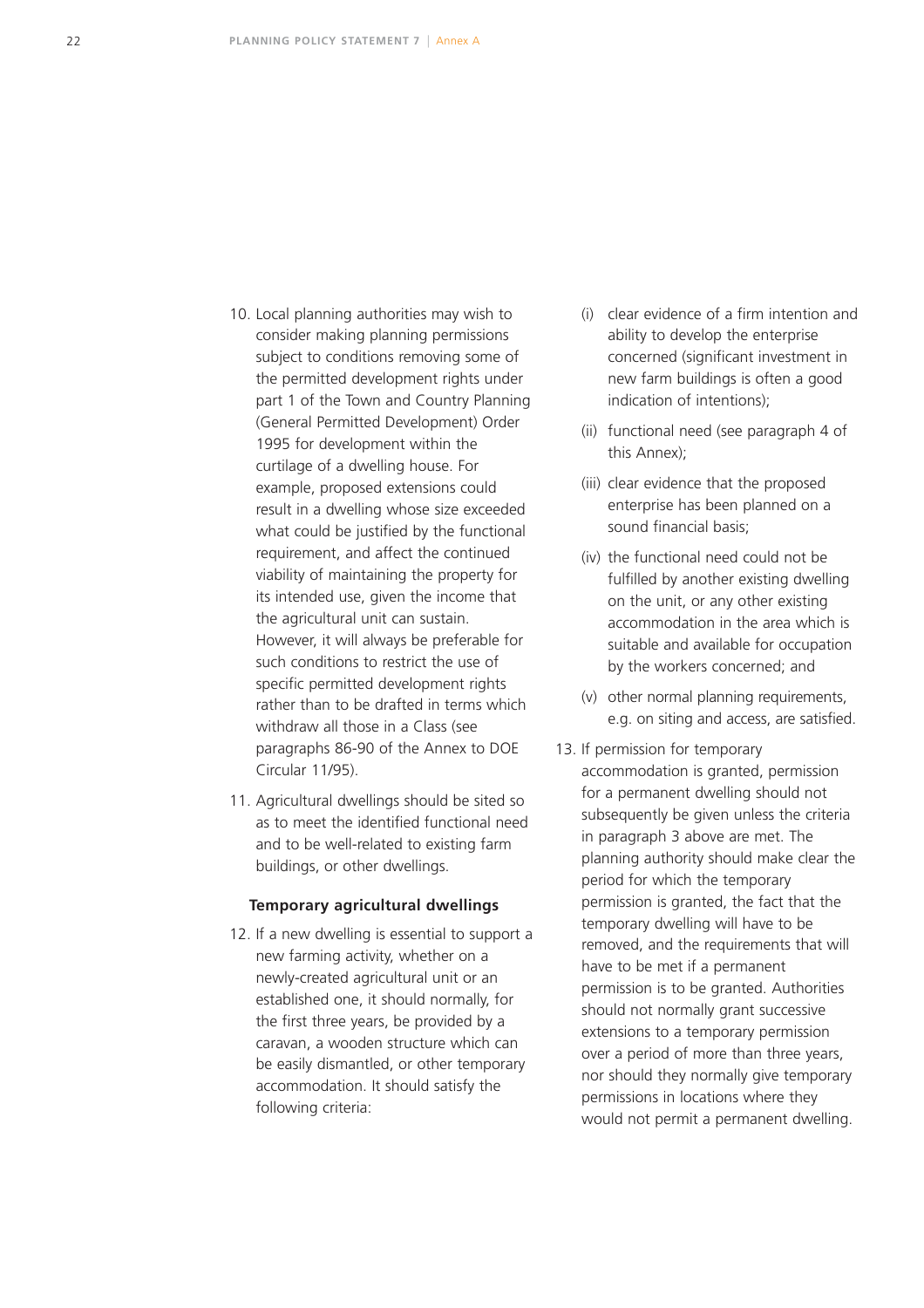#### **Forestry dwellings**

14. Local planning authorities should apply the same criteria to applications for forestry dwellings as to those for agricultural dwellings. The other principles in the advice on agricultural dwellings are equally relevant to forestry dwellings. Under conventional methods of forestry management, which can involve the use of a peripatetic workforce, new forestry dwellings may not always be justified, except perhaps to service intensive nursery production of trees.

#### **Other occupational dwellings**

15. There may also be instances where special justification exists for new isolated dwellings associated with other ruralbased enterprises. In these cases, the enterprise itself, including any development necessary for the operation of the enterprise, must be acceptable in planning terms and permitted in that rural location, regardless of the consideration of any proposed associated dwelling. Local planning authorities should apply the same stringent levels of assessment to applications for such new occupational dwellings as they apply to applications for agricultural and forestry workers' dwellings. They should therefore apply the same criteria and principles in paragraphs 3-13 of this Annex, in a manner and to the extent that they are relevant to the nature of the enterprise concerned.

#### **Occupancy conditions**

- 16. Where the need to provide accommodation to enable farm, forestry or other workers to live at or near their place of work has been accepted as providing the special justification required for new, isolated residential development in the countryside, it will be necessary to ensure that the dwellings are kept available for meeting this need for as long as it exists. For this purpose planning permission should be made subject to appropriate occupancy conditions. DOE Circular 11/95 gives further advice and provides model occupancy conditions for agricultural dwellings and for other staff accommodation.
- 17. Changes in the scale and character of farming and forestry may affect the longer-term requirement for dwellings for which permission has been granted subject to an agricultural or forestry occupancy condition. Such dwellings, and others in the countryside with an occupancy condition attached, should not be kept vacant, nor should their present occupants be unnecessarily obliged to remain in occupation simply by virtue of planning conditions restricting occupancy which have outlived their usefulness. Local planning authorities should set out in LDDs their policy approach to the retention or removal of agricultural and, where relevant, forestry and other forms of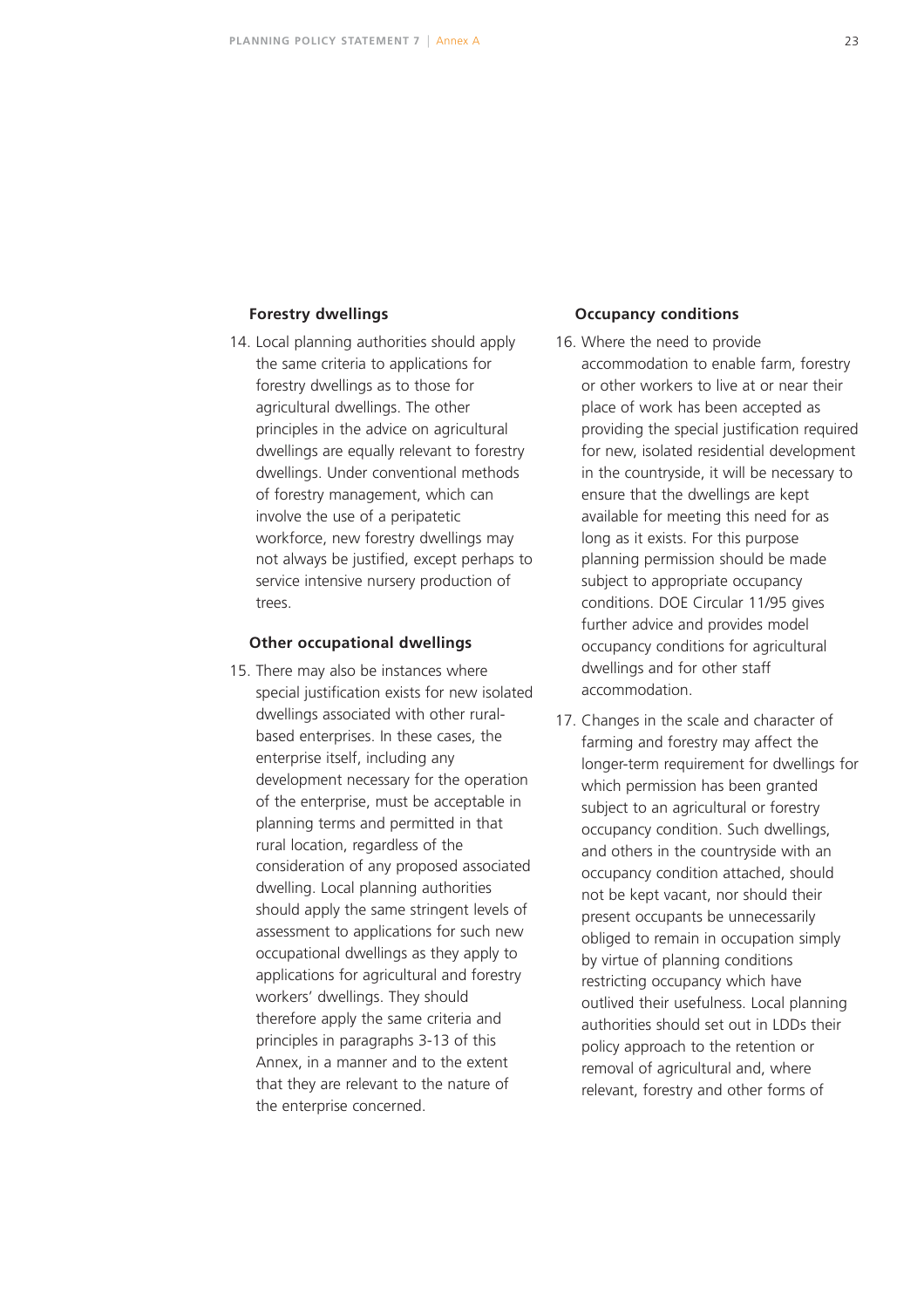occupancy conditions. These policies should be based on an up to date assessment of the demand for farm (or other occupational) dwellings in the area, bearing in mind that it is the need for a dwelling for someone solely, mainly or last working in agriculture or forestry in an area as a whole, and not just on the particular holding, that is relevant in the case of farm or forestry workers' dwellings.

#### **Information and appraisals**

18. Planning authorities should be able to determine most applications for occupational dwellings in the countryside, including cases involving the imposition or removal of occupancy conditions, on the basis of their experience and the information provided by the applicant and any other interested parties. If this is not the case, agricultural or other consultants may be able to give a technical appraisal. This should be confined to a factual statement of the agricultural, or other business considerations involved and an evaluation of the specific points on which advice is sought; no recommendation for or against the application should be made.